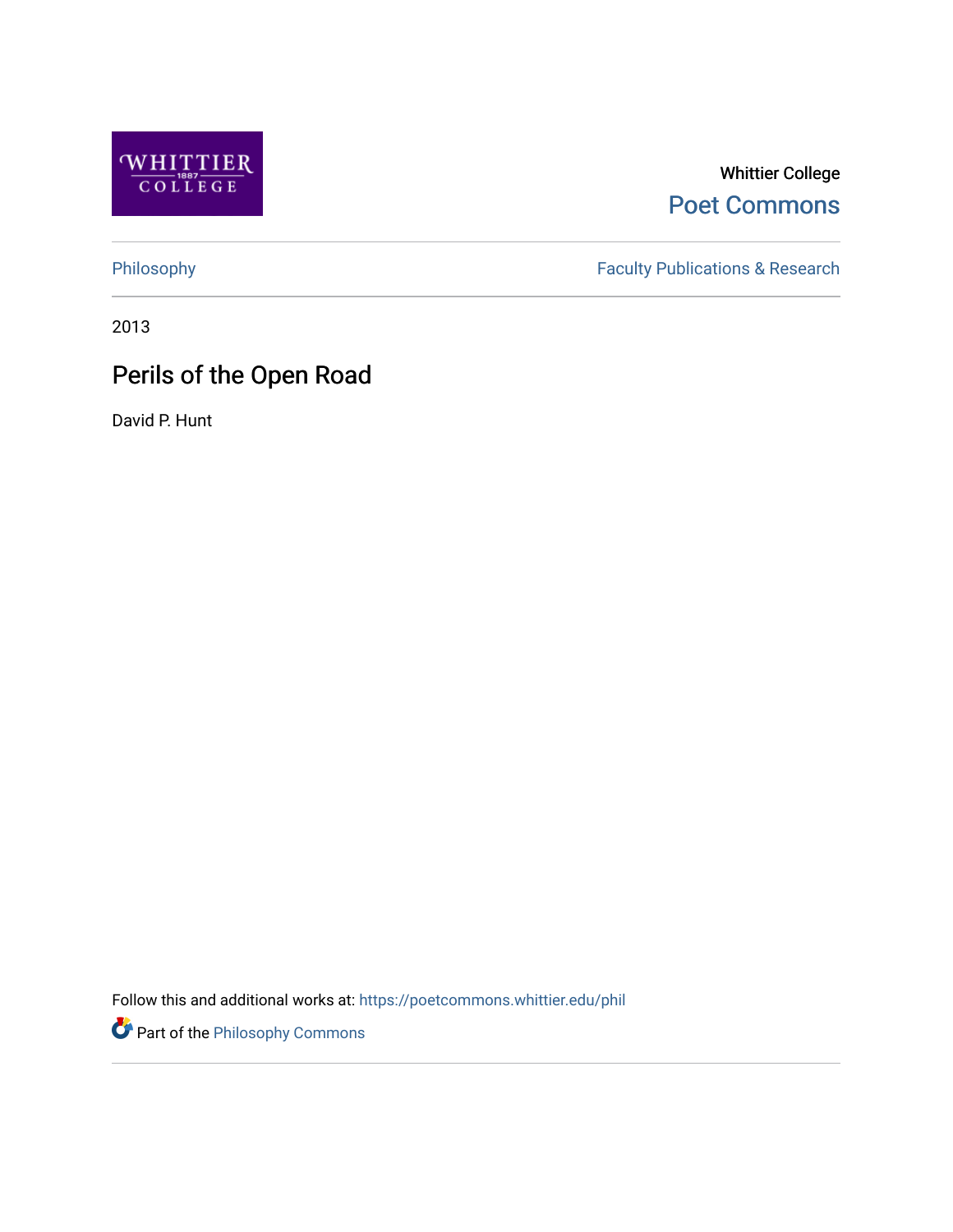# [Faith and Philosophy: Journal of the Society of Christian](https://place.asburyseminary.edu/faithandphilosophy)  [Philosophers](https://place.asburyseminary.edu/faithandphilosophy)

[Volume 30](https://place.asburyseminary.edu/faithandphilosophy/vol30) | [Issue 1](https://place.asburyseminary.edu/faithandphilosophy/vol30/iss1) Article 3

1-1-2013

## Perils of the Open Road

William Lane Craig

David P. Hunt

Follow this and additional works at: [https://place.asburyseminary.edu/faithandphilosophy](https://place.asburyseminary.edu/faithandphilosophy?utm_source=place.asburyseminary.edu%2Ffaithandphilosophy%2Fvol30%2Fiss1%2F3&utm_medium=PDF&utm_campaign=PDFCoverPages)

### Recommended Citation

Craig, William Lane and Hunt, David P. (2013) "Perils of the Open Road," Faith and Philosophy: Journal of the Society of Christian Philosophers: Vol. 30 : Iss. 1 , Article 3. DOI: 10.5840/faithphil20133013 Available at: [https://place.asburyseminary.edu/faithandphilosophy/vol30/iss1/3](https://place.asburyseminary.edu/faithandphilosophy/vol30/iss1/3?utm_source=place.asburyseminary.edu%2Ffaithandphilosophy%2Fvol30%2Fiss1%2F3&utm_medium=PDF&utm_campaign=PDFCoverPages)

This Article is brought to you for free and open access by the Journals at ePLACE: preserving, learning, and creative exchange. It has been accepted for inclusion in Faith and Philosophy: Journal of the Society of Christian Philosophers by an authorized editor of ePLACE: preserving, learning, and creative exchange.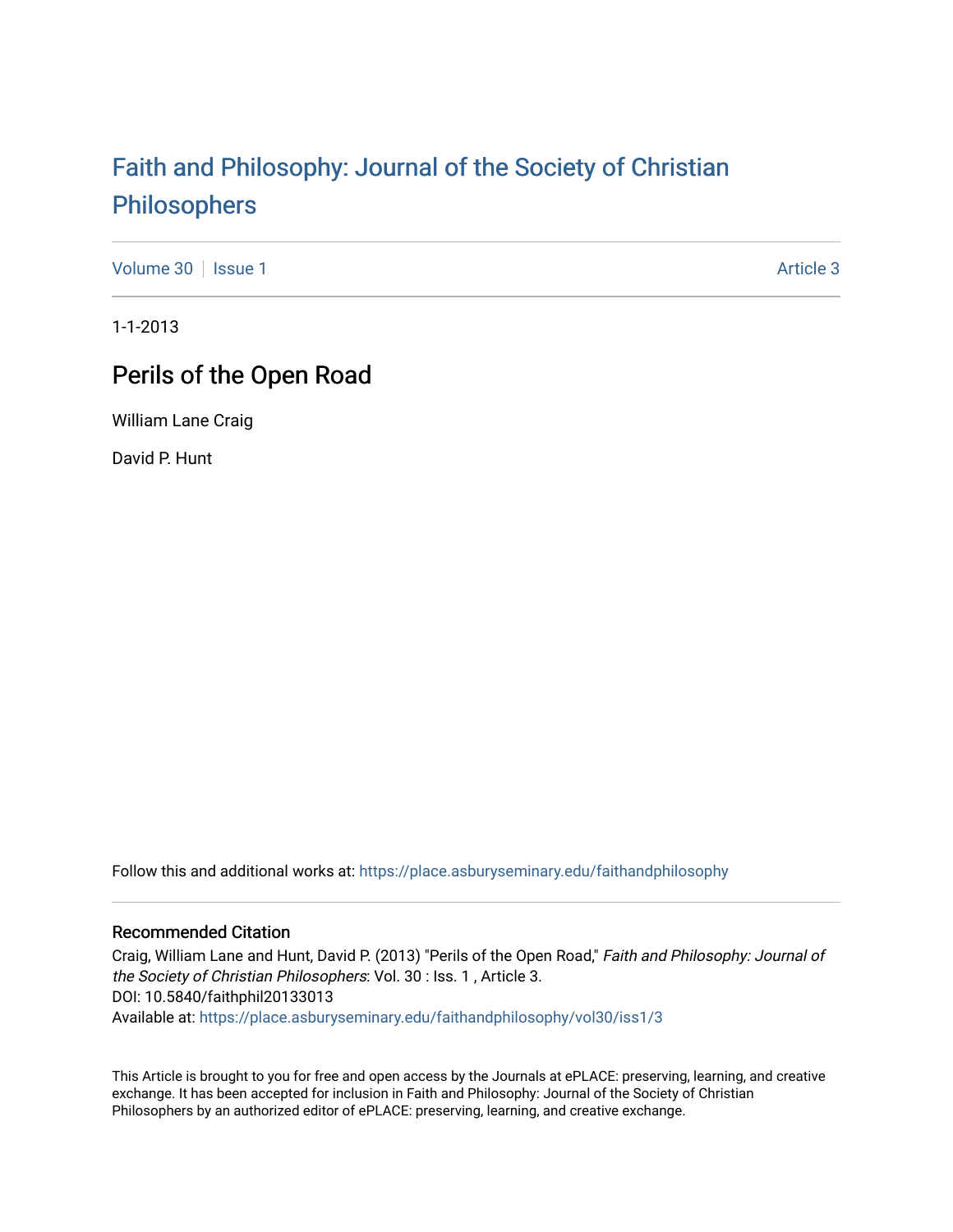

### PERILS OF THE OPEN ROAD

William Lane Craig and David P. Hunt

Open theists deny that God knows future contingents. Most open theists justify this denial by adopting the position that there are no future contingent truths to be known. In this paper we examine some of the arguments put forward for this position in two recent articles in this journal, one by Dale Tuggy and one by Alan Rhoda, Gregory Boyd, and Thomas Belt. The arguments concern time, modality, and the semantics of 'will' statements. We explain why we find none of these arguments persuasive. This wide road leads only to destruction.

When the course of events *can* go in more than one direction, given present conditions, does God know which way it *will* go? Open theists deny that God has knowledge of such "future contingents." They are prompted in large part by an estimable concern to safeguard human and divine freedom. This is a concern that we share. What we do not share with open theists is their conviction that divine foreknowledge must be restricted in order to make the world safe for genuine free agency. God's foreknowledge, we believe, does not annul what would otherwise have been a free action, and denying foreknowledge does not secure for foreknown actions a freedom that was not otherwise in jeopardy.

A growing number of philosophers appear to think differently. Two recent defenses of open theism in this journal—one by Dale Tuggy and the other co-authored by Alan Rhoda, Gregory Boyd, and Tom Belt—provide evidence of the increasing attention and support that open theism is attracting in the philosophical literature.<sup>1</sup> Despite the diversity of our own viewpoints on a number of issues related to divine omniscience, $2$  we are united in regarding the trend toward open theism as lamentable, and indeed, a bit baffling. In the following pages we explain why we believe



<sup>1</sup> Alan R. Rhoda, Gregory A. Boyd, and Thomas G. Belt, "Open Theism, Omniscience, and the Nature of the Future," *Faith and Philosophy* 23 (October 2006), 432–459; Dale Tuggy, "Three Roads to Open Theism," *Faith and Philosophy* 24 (January 2007), 28–51.

<sup>2</sup> William Craig is an A-theorist, presentist, and Molinist, who holds that God is in time (since Creation) and endorses an Ockhamist solution to the problem of theological fatalism, which he regards as reducible to logical or future-truth fatalism. David Hunt is tempted by the B-theory and perdurantism; he is an anti-Molinist who holds that God is not in time and rejects the Ockhamist solution to the problem of theological fatalism, which he regards as irreducible to the problem of logical or future-truth fatalism.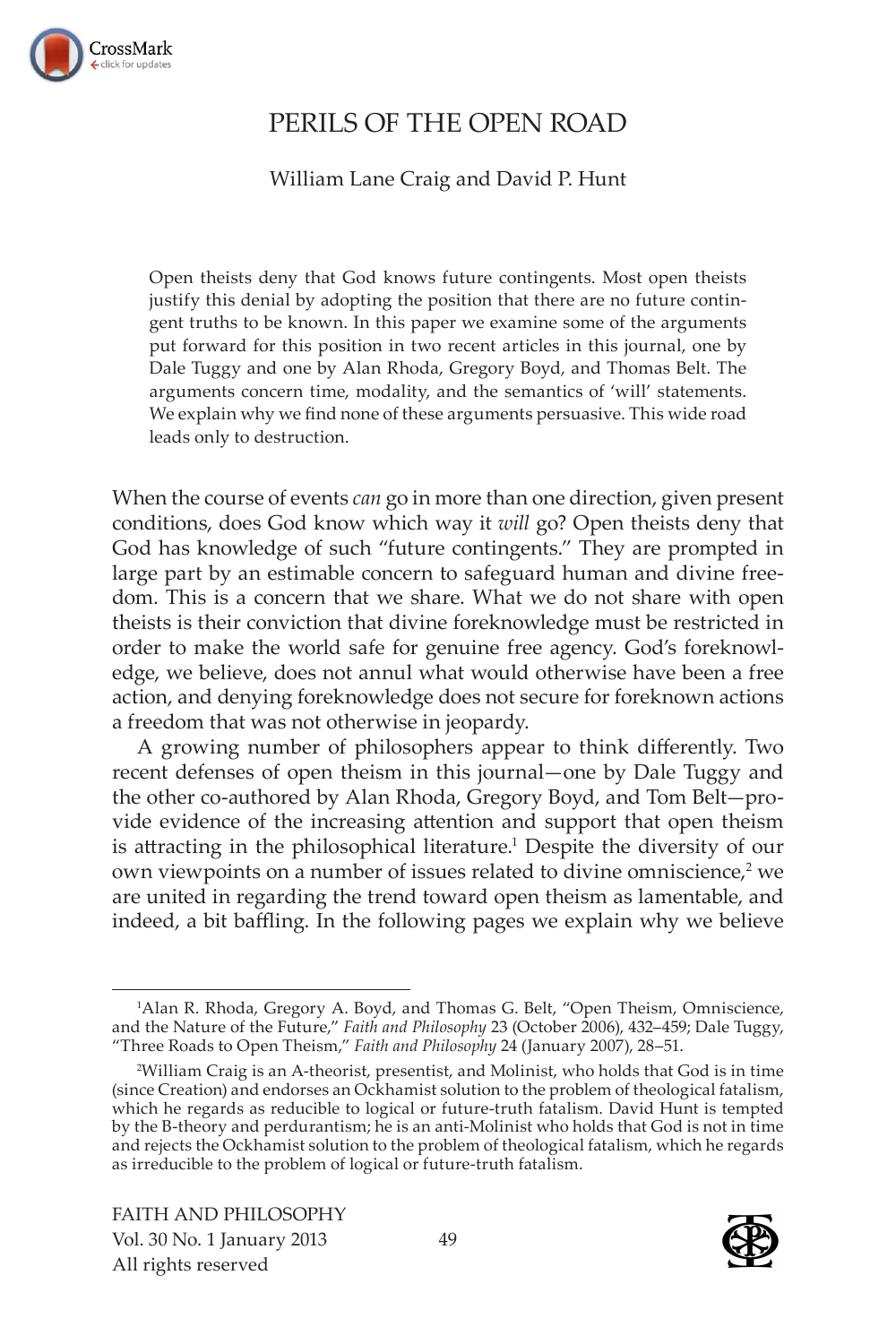that the arguments offered by Tuggy and Rhoda et al. should not persuade anyone to venture down the road to open theism.

#### *Three Roads to Open Theism*

We begin with Dale Tuggy's article, since he provides a useful map of the logical territory on which he locates the positions he wishes to discuss. This map displays "three roads to open theism." We think that Tuggy's roadmap is most perspicuously read as follows.

The three roads result from a series of forks, with the direction taken at each fork determined by the answer given to a certain yes-no question. The first question is,

#### *Does God know future contingents?*

The answer to this question determines whether one is heading in the direction of open theism to begin with. If this question is answered in the affirmative, the traveler is *not* an open theist; if in the negative, he *is* an open theist.<sup>3</sup> Tuggy's interest is in mapping the further route of someone who opts for open theism at this first fork. (The traditional theist, who answers this question with a *yes*, may also face a complex road ahead, but charting it isn't part of Tuggy's project in this paper.)

But why wouldn't a presumptively omniscient deity know future contingents? There appear to be two main options here: either there are no future contingent truths for God to know, or there are future contingent truths but God (for one reason or another) doesn't know them. The next question, then, is,

#### *Are there any future contingent truths?*

The answer to this question, following a negative answer to the question whether God knows future contingents, appears to determine whether the God of open theism can qualify as omniscient, at least in any straightforward sense. An affirmative answer to this second question entails that he is not omniscient, since there will then be truths (namely, all the truths about the contingent future) that God does not know. Tuggy calls this the "narrow road" to open theism, since few open theists endorse it.<sup>4</sup>

<sup>3</sup> Of course one would have to satisfy some other conditions as well (like being an indeterminist and a theist!). So think of this fork in the road as coming after earlier forks; one doesn't have access to this one unless one took the "theist" turnoff earlier (and perhaps some others as well).

<sup>4</sup> William Hasker is Tuggy's principal representative of the narrow road. Hasker insists that the narrow road allows for divine omniscience, but he has to reconceive "omniscience" in making his case—hence the qualification, "at least in any straightforward sense," two sentences earlier. See his *God, Time, and Knowledge* (Ithaca and London: Cornell University Press, 1989), 186–188. Peter van Inwagen endorses a similar position in "What Does an Omniscient Being Know about the Future?," in *Oxford Studies in Philosophy of Religion*, vol. 1, ed. Jonathan Kvanvig (Oxford: Oxford University Press, 2008), 216–230. Another narrowroader is Richard Swinburne; see his *Providence and the Problem of Evil* (Oxford: Oxford University Press, 2006), 22–26.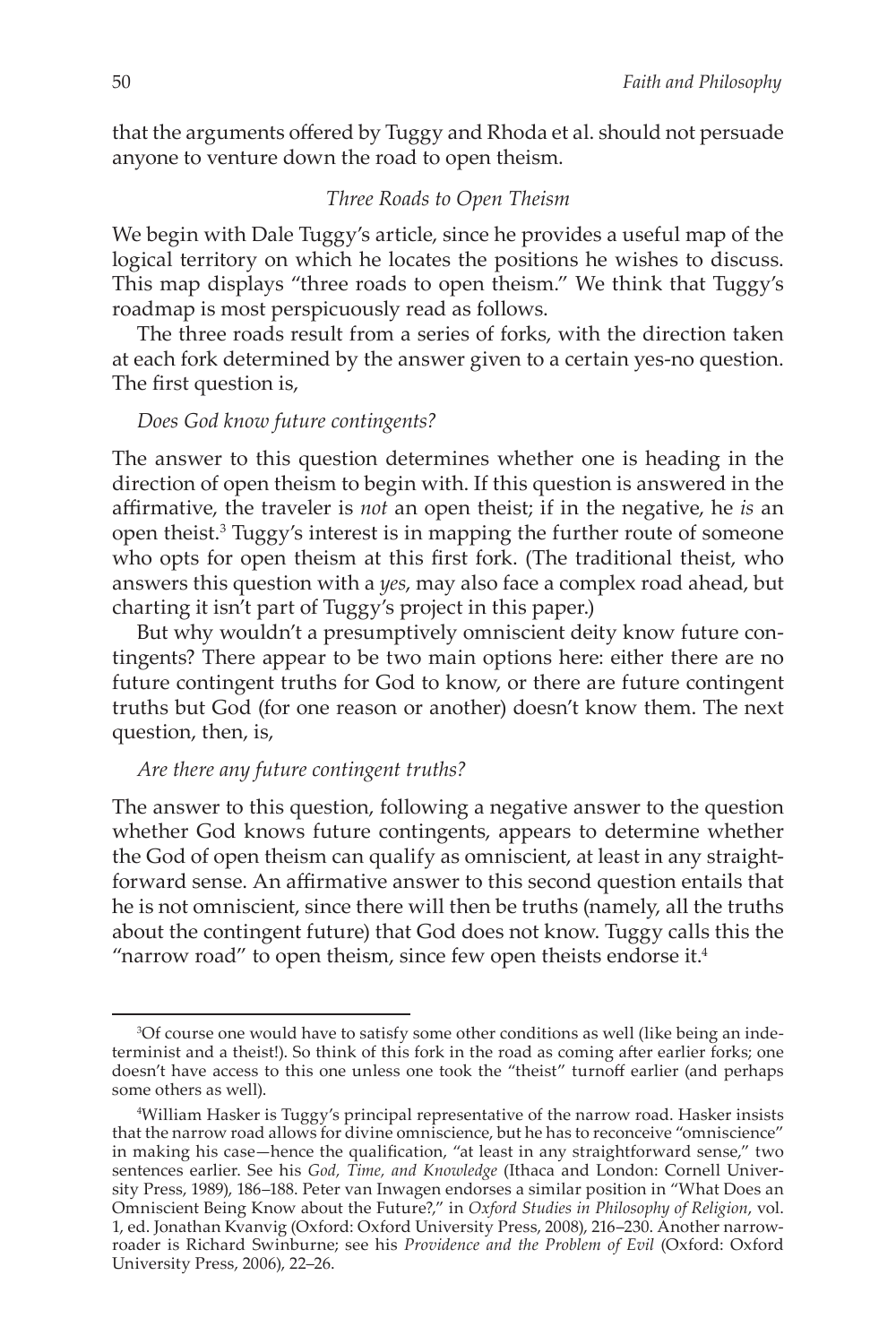Here the road branches again. If there are no future contingent truths, this may be either (i) because all future contingent statements are false, or (ii) because they have no truth-value at all. Those who eschew the narrow road must therefore answer this question:

#### *Are future contingent statements then false?*

An affirmative answer allows one to accept, while a negative answer requires one to reject, the Principle of Bivalence, according to which every proposition has either the truth-value *True* or the truth-value *False*. The affirmative answer is tempting because it saves one the trouble of contesting the widely accepted Principle of Bivalence with respect to future contingent statements. People in a hurry to get to open theism might veer onto this "short cut," as Tuggy terms it. This is the route elected by Rhoda et al. The negative answer, committing one to the rejection of Bivalence with respect to future contingent statements, is Tuggy's wide road.

Tuggy's paper is a defense of the wide road, not only against fellow open theists who opt for the narrow road or the short cut, but also, more importantly, against classical theists who never got on the road to open theism in the first place because they answered the question, "Does God know future contingents?" in the affirmative. Since we have no stake in the intramural debate among open theists, we shall ignore Tuggy's critique of the short cut to open theism, leaving it to Rhoda et al. to resist, if they can, the force of his criticisms.<sup>5</sup>

Tuggy's principal strategy in the debate with classical theists is to present a positive case on behalf of the wide road, noting intuitions about future contingents that it allegedly satisfies and addressing worries that have been raised against it. Rhoda et al. take a similar approach on behalf of the "short cut." We shall examine both of their positive cases in subsequent sections of this paper. But first, we need to remind ourselves that

<sup>5</sup> Tuggy's critique of his fellow openists agrees with ours at certain points, but not where it draws on his radical alternative to the "short cut." Given the incoherence of his interpretation of the tree model of reality (to be explained below), Tuggy's attempt to justify the sweeping logical reforms he himself proposes as indigenous to the wide road to open theism—including denial of the Principle of Bivalence, construal of "¬," "∨," and "&" as non-truth-functional connectives (or, at least, as not expressive of certain simple negations, disjunctions, and conjunctions), and even rejection of Tarski's T-schema for truth—is in vain. Nor does the conjunction of an A-theory of time with causal indeterminism imply the reforms Tuggy proposes, as he seems to think. Tuggy's breath-taking reforms to classical logic go even beyond intuitionistic logic, which is itself regarded by the vast majority of contemporary logicians as a deviant and messy distraction. He also errs in taking defenders of the Principle of Bivalence to assert the logical equivalence of any true tensed statement and a tenseless version of the statement. This assertion is obviously false, since not every true tensed statement is, like tenseless truths, true at all times: tensed statements typically change truth values over time. The point, rather, is that for any tensed truth one can formulate an analogous tenseless statement which will be always, if ever, true. So, for example, prior to Columbus's landing in the New World it is true that "In 1492 Columbus *lands* in the New World," in which case it is hard to see why the tensed statement "Columbus will land in the New World," asserted prior to 1492, would not be true. Tuggy's denial of the omnitemporal truth of tenseless truths is predicated, once more, upon his flawed understanding of the tree model of reality.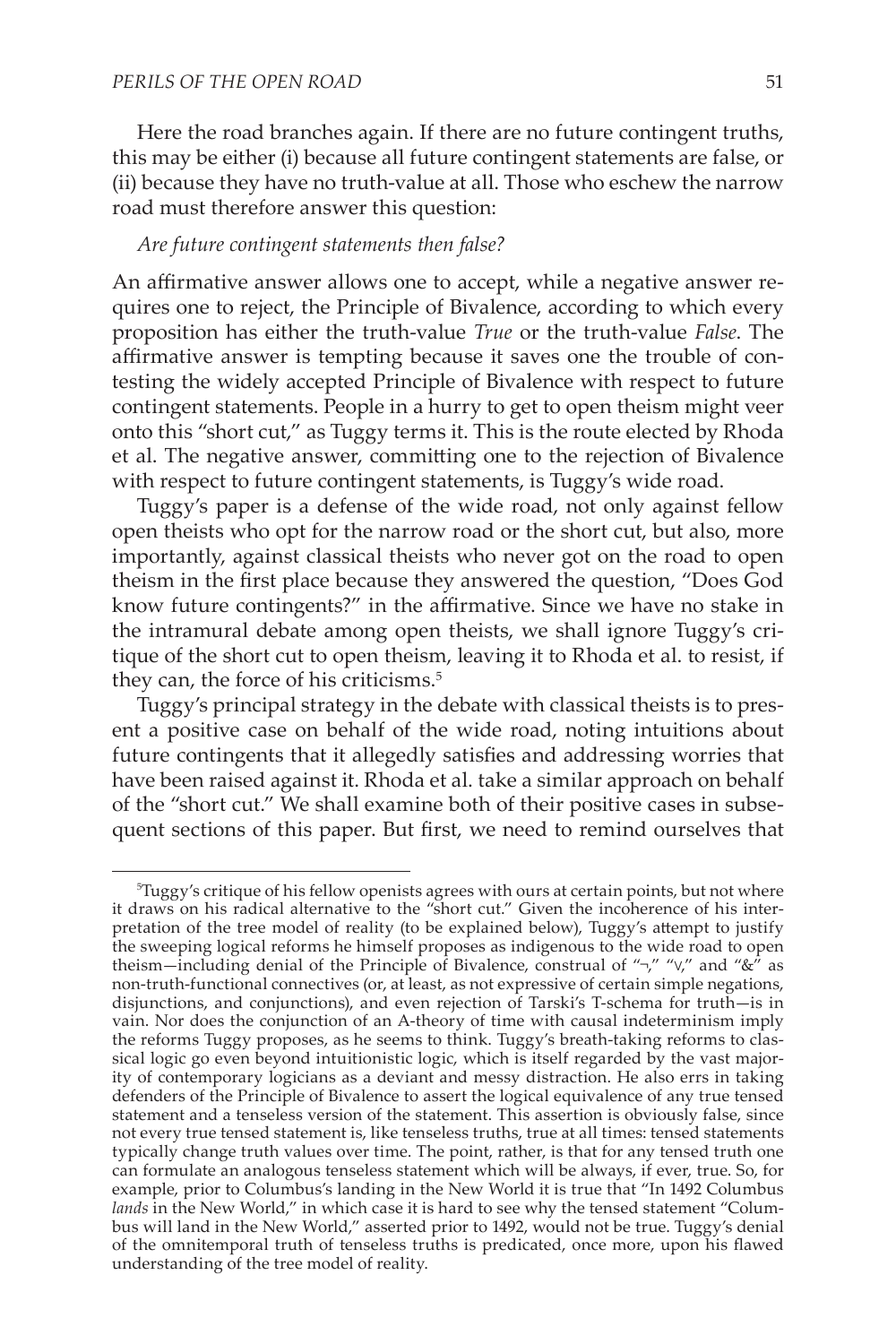there is a negative case as well, and it contributes as much as any positive case to explaining the turn toward open theism.

Why would an otherwise orthodox Christian philosopher come to deny that God knows future contingents? The answer, of course, is that there is a famous argument to the effect that divine foreknowledge is *incompatible* with future contingents, and hence with robust free agency (assuming that this requires contingency); preserving free agency therefore requires abandoning divine foreknowledge. Let's call this argument for the incompatibility of free agency and divine foreknowledge simply (and unimaginatively) "The Argument."<sup>6</sup> The papers by Tuggy and Rhoda et al. do not directly address The Argument, but they do presuppose its cogency; after all, hardly anyone would be traveling down any of the three roads toward open theism if The Argument were regarded as unsound.<sup>7</sup> We shall also avoid a direct engagement with The Argument, about which so much has already been written. But it is the elephant in the room, and its presence must be acknowledged. We shall confine ourselves to just a couple of points.

First, The Argument is strongly counterintuitive. Mere foreknowledge in contrast, say, to *causal determinism*, or to a sci-fi scenario in which we're *controlled by Martians via tiny chips implanted in our brains*—just does not seem like the sort of thing which, when added to an action that otherwise satisfies one's favorite conditions for free agency, could really render that action unfree. For this reason, we believe that an unbiased inquirer would be well within his epistemic rights in regarding The Argument as setting forth a philosophical puzzle awaiting a solution rather than a serious brief on behalf of the incompatibility of divine foreknowledge and human freedom.<sup>8</sup>

Second, once all its hidden assumptions are identified, The Argument turns out to be quite complex. There are many points at which it could go off the rails. We have our own favorite ways of rebutting The Argument, and in fact disagree about which way is best; but there's an embarrassment of riches here for The Argument's critics.<sup>9</sup> Open theists have tried to imbue

<sup>6</sup> Here is one way to articulate The Argument. Suppose God knew before you were born that you would do A at T (where your doing A at T would otherwise be regarded as paradigmatically free). Necessarily, if God knew before you were born that you would do A at T, then you will do A at T. But it's no longer possible for God *not* to know that you will do A at T (given the supposition that he *did* know this). Therefore it's no longer possible for you not to do A at T.

<sup>7</sup> At least no one would do so on *philosophical* grounds, which are the ones at issue in the two papers under discussion. Of course some open theists have come to their position on *scriptural* grounds. We think the scriptural case for open theism is also mistaken, and we've both addressed it in print, Craig in *The Only Wise God*, rep. ed. (Eugene, OR: Wipf & Stock, 1999), pt. 1, and Hunt in "What Does God Know? The Problems of Open Theism," in *Contending with Christianity's Critics*, ed. Paul Copan and William Lane Craig (Nashville: B&H Publishing, 2009), 265–282. But this debate lies outside our agenda in this paper.

<sup>8</sup> For a defense of this position, see David P. Hunt, "What *Is* the Problem of Theological Fatalism?," *International Philosophical Quarterly* 38 (March 1998), 17–30.

<sup>9</sup> Craig, following William of Ockham, denies that the "necessity of the past" applies to God's past beliefs about the future, allowing him to reject The Argument's transfer of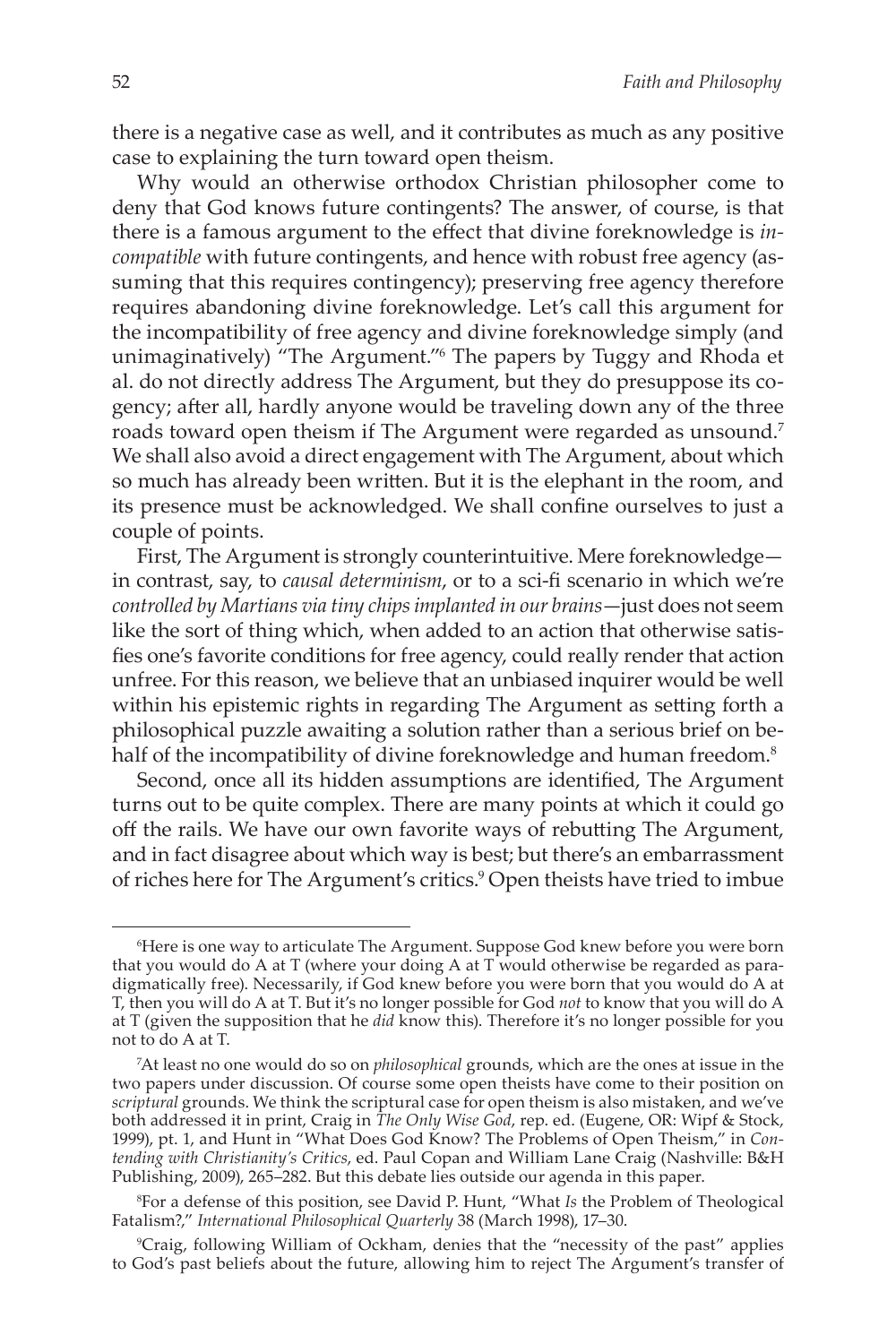The Argument with an aura of impregnability so that nipping it in the bud by denying the problematic foreknowledge in the first place will seem the only viable strategy for preserving human freedom. Anyone coming to this issue unfamiliar with the extensive literature on The Argument might assume that this represents the consensus of the philosophical community and infer that the traditional position on foreknowledge bears the burden of proof in the contest with open theism. But anyone who *is* familiar with the literature will recognize this as a fundamental misreading of the dialectical situation.10

In sum, The Argument is intuitively dubious, and there are many junctures at which it can and has been doubted. It is important to remind the reader that there is a "road not taken," and it avoids all the difficulties besetting the road(s) to open theism.

Tuggy thinks The Argument's role is exaggerated, for the following reason. The Argument's challenge to divine foreknowledge is based on a *complex argument* invoking *robust free will*. But there is also a *simple argument* against divine foreknowledge based on the *denial of Bivalence with respect to future contingent statements*: if some future contingent statements are neither true nor false, there will be corresponding gaps in God's foreknowledge, which must again be less than exhaustive. Tuggy prefers this latter argument. (One is tempted to call this Tuggy's own "short cut"!) Tuggy claims, on behalf of this argument, that the denial of Bivalence with respect to future contingent statements is "strongly rooted in common sense" and "reflects the way that nearly all of us think . . . before committing to some theory."11 Here nothing more is needed to motivate the wide road than untutored common sense. This claim seems very dubious to us. Indeed, Tuggy himself, on the very next page, recognizes "that common sense sanctions the belief that we all face a unique future, which could in principle be 'viewed' by God or even a psychic."12 Such an admission is flatly incompatible with his previous claim. Equally puzzling is Tuggy's assertion that the statement that *some propositions about the* 

necessity to divinely foreknown actions, while Hunt, following Augustine, accepts the transfer of necessity but denies that it undermines free agency, since divine foreknowledge does not cause or explain foreknown actions. For Craig's position on The Argument, see his *Divine Foreknowledge and Human Freedom: The Coherence of Theism: Omniscience*, Studies in Intellectual History 19 (Leiden: E. J. Brill, 1990). Hunt's response to The Argument may be found in his "On Augustine's Way Out," *Faith and Philosophy* 16 (January 1999), 1–26, reprinted in *Freedom, Fatalism, and Foreknowledge*, ed. John Martin Fischer and Patrick Todd (Oxford: Oxford University Press, 2012). See also Hunt's "Freedom, Foreknowledge, and Frankfurt," in *Moral Responsibility and Alternative Possibilities: Essays on the Importance of Alternative Possibilities*, ed. David Widerker and Michael McKenna (Burlington, VT: Ashgate Publishing Co., 2003) 159–183.

 $10$ An excellent summary of the current state of the debate and a sampling of the many responses` that have been made to The Argument may be found in Linda Zagzebski's "Recent Work on Divine Foreknowledge and Free Will," in *The Oxford Handbook of Free Will*, 1st ed., ed. Robert Kane (Oxford: Oxford University Press, 2005).

<sup>&</sup>lt;sup>11</sup>Tuggy, "Three Roads to Open Theism," 31. 12Ibid., 32.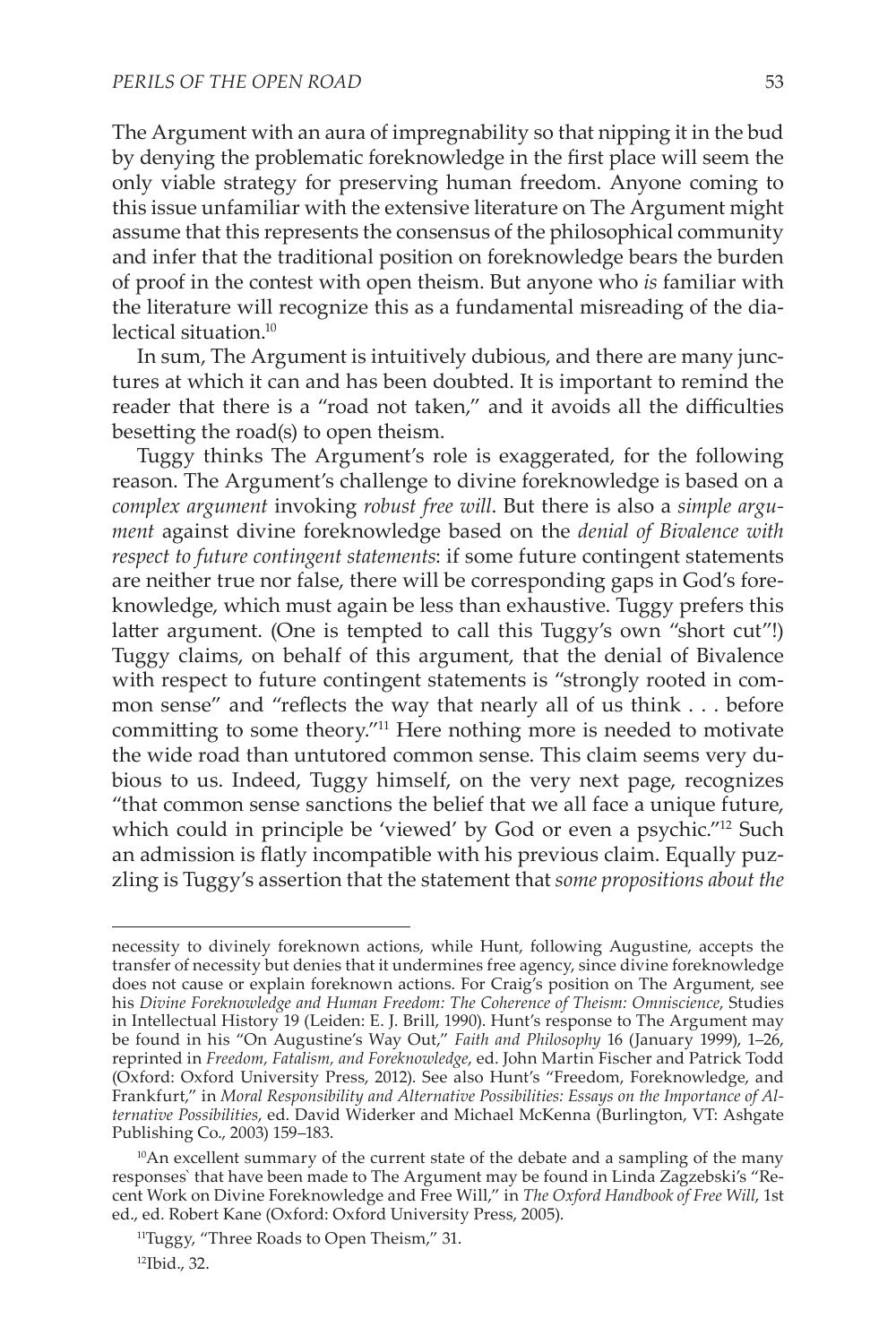*future are presently neither true nor false* is less "controversial and unilluminating" than the statement that *humans have libertarian free will*. <sup>13</sup> After all, Tuggy and other wide-roaders don't maintain that it's the sheer *futurity* of future events that renders future contingent statements neither true nor false, but their *contingency*; if there were no future *contingents*, all propositions about the future would be presently either true or false. For Tuggy, then, some propositions about the future are presently neither true nor false only *because* humans have libertarian free will, quantum mechanics is indeterministic, and so on—that is, because we live in *this* kind of world rather than some other kind of world. To the extent that our living in this kind of world is "controversial and unilluminating," how can something (the denial of Bivalence) that is *explanatorily dependent* on our living in this kind of world be *less* "controversial and unilluminating" than what it's dependent on? Tuggy's short cut represents a false economy.

As we've noted, neither Tuggy nor Rhoda et al. press the negative case for open theism, based on The Argument. Perhaps they think that that particular debate has already been won by their side, or that there is little more they can add to it, or that it's of limited effectiveness in moving others—for example, people who think that the openist critique of classical foreknowledge has some force but who believe that open theism is even worse—in the direction of open theism. But whatever reason the authors might have for neglecting the negative case grounded in The Argument, it's the positive case that they pursue, and it's to their positive case that we now turn, beginning with their understanding of *the future*.

#### *Open Theism and Branching Models of the Future*

It's striking that in an article devoted to elucidating "the Nature of the Future," Rhoda et al. never define or explicate the key term "the future." Indeed, Rhoda et al.'s characterization of the two views about the future which are the focus of their attention is so confused that it's difficult even to know where to begin in one's commentary. We may as well begin with the very first sentence of their abstract: on the view they reject, which they call the settled future view (SFV), "the future is settled in the sense that it is exhaustively and truly describable in terms of what either *will* or *will not* obtain."14 By contrast, on their preferred view, which they call the open future view (OFV), "the future is open in the sense that a complete, true description of it must include reference to what *might and might not* obtain."15

Immediately one is puzzled because these two ways of describing the future do not seem to be mutually exclusive. To say that the future is truly describable in terms of what either will or will not be seems to be an affirmation that according to SFV the Principle of Bivalence holds with respect

<sup>13</sup>Ibid., 31.

<sup>&</sup>lt;sup>14</sup>Rhoda et al., "Open Theism, Omniscience, and the Nature of the Future," 432. 15Ibid.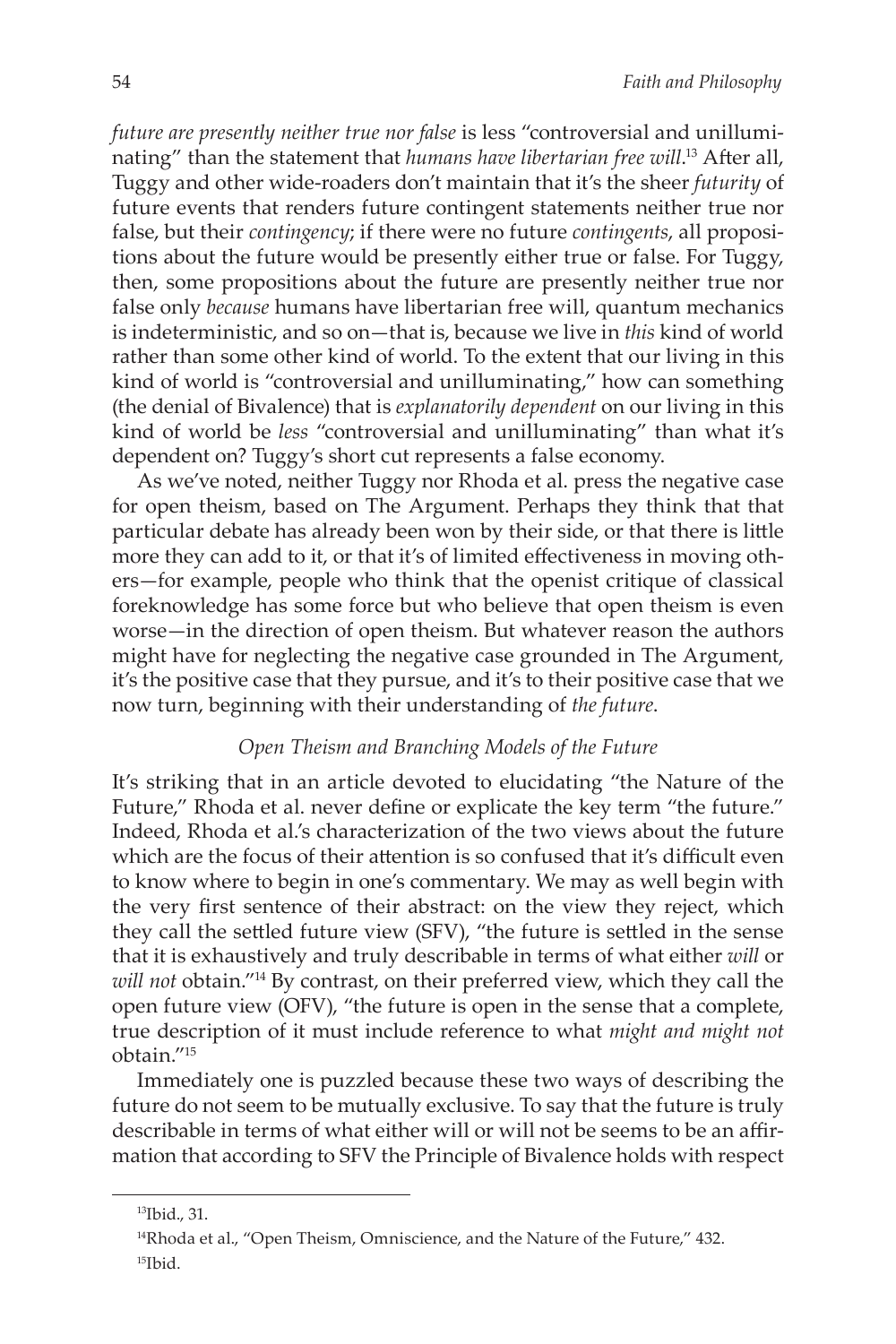to future-tense statements—otherwise, why include "will *not* be" in the characterization? But Rhoda et al. will later themselves affirm the Principle of Bivalence with respect to such statements.16 So there is no point of contrast there.

What about the claim that on SFV the future is exhaustively so describable? This seems to be the affirmation that there are no truth-value gaps among future-tense statements, again a position to which Rhoda et al. (in contrast to Tuggy) themselves adhere, given their commitment to Bivalence. On the other hand, if this claim is meant to affirm that according to SFV only *de facto* statements about events which will occur are true, then partisans of the so-called settled view are not at all committed to it. There is, for example, the moral dimension of events to be considered: certain events ought or ought not to occur. The execution of an innocent man will occur tomorrow, but it ought not to. An exhaustive description of the future must include such prescriptive truths. Or consider the modality of events which will occur. Some events which will occur may be causally necessary, whereas others will occur contingently. Though the latter will in fact occur, they will not occur necessarily and so could fail to happen. An exhaustive description of the future must also include such modal truths. But then once again any contrast with the so-called open view evaporates. For although "might" is a *terminus technicus* in counterfactual semantics, Rhoda et al. use the word in this context merely to indicate causal contingency.17 Ironically, then, we may hold that the future is both "settled" and "open"; there seems to be no contrast between the two views.

But Rhoda et al. go on to claim that if the future is exhaustively settled, it "cannot be changed," whereas on the open view the future "can . . . change as matters which are open become settled."18 It's unclear what is being claimed here. At one level it is a familiar analytic truth that the future cannot be changed. In this sense to change the future would be to bring it about that an event which will occur will not occur, which is logically absurd. This analytic truth is independent of so-called settled or open views of the future. At another level, one can "change" the future in that future contingents can fail to occur and one can act in such a way as to prevent their occurrence. Again, this sense of changing the future is common to both views. These are familiar points which need not be elaborated.

So in what sense is the future changeable on one view and not on the other? Rhoda et al. provide a clue to their meaning when they say that on the standard "settled" view, "the set of truths about the future is fixed and unchangeable," in contrast to their view, according to which, as we have seen, the future can change "as matters which are open become settled."<sup>19</sup>

<sup>16</sup>Ibid., 450–454.

<sup>17</sup>Ibid., 436.

<sup>18</sup>Ibid., 432.

<sup>19</sup>Ibid., 433, 432.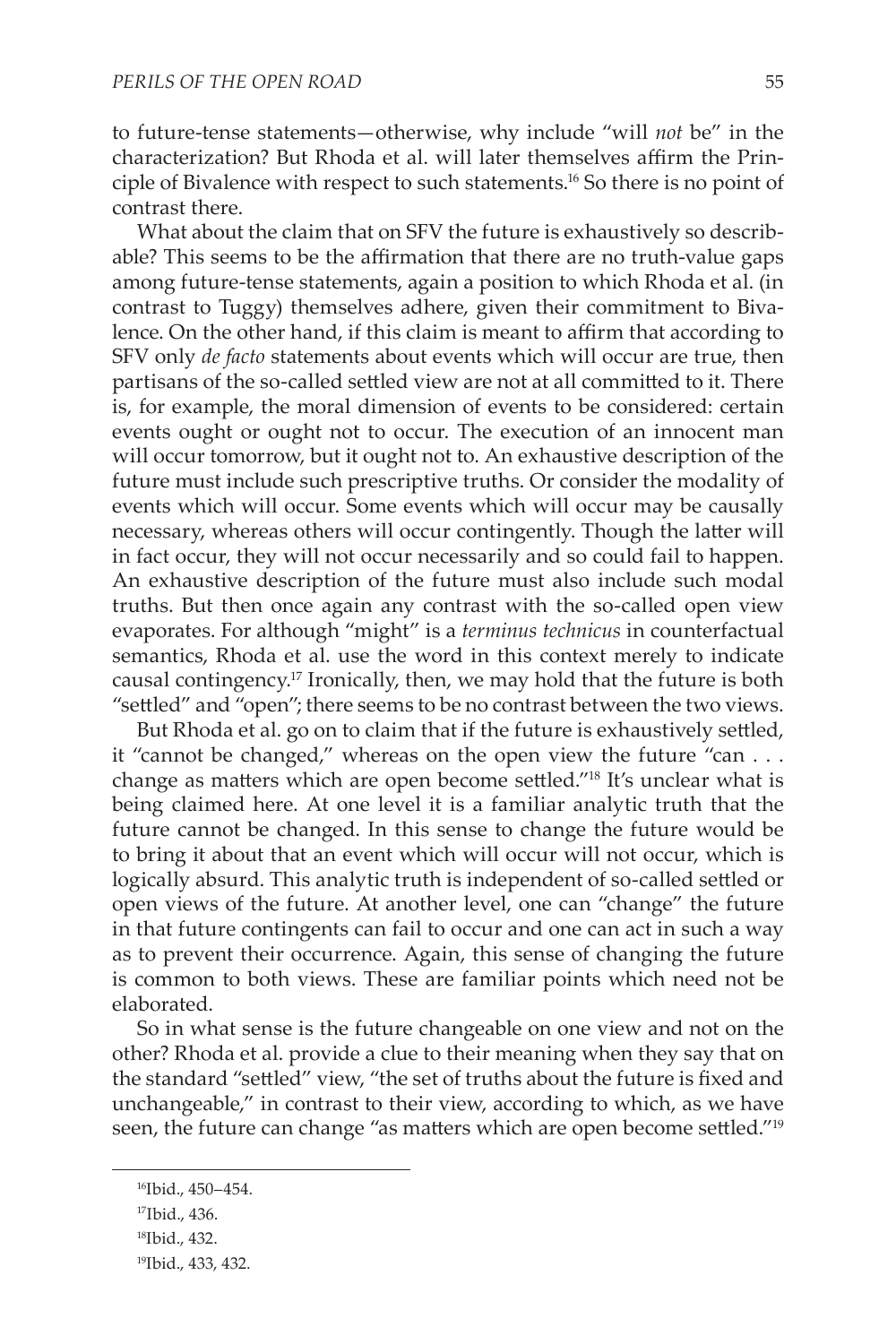The idea, we take it, is that on the "open" view, since the only future-tense statements that are true are those describing events which are causally determined to occur, then as causally determinative conditions for some event become actual, statements about that event switch truth values, in Rhoda et al.'s view, from false to true. Future events themselves do not change, since, given their assumption of presentism, future events do not exist. Rather what changes is the truth values presently possessed by future-tense statements. In this Pickwickian sense, the future changes. By contrast on the standard SFV view, we're told, the set of future-tense truths is fixed and unchangeable.

Now at one level, waiving set-theoretical paradoxes,<sup>20</sup> it is trivially true that the set of future-tense truths is fixed and unchangeable, since sets have their members essentially. On the "open" view, neither does the set of future-tense truths change. Rather at different times different sets of future-tense statements are true, in the sense that all of a given set's members are true. But then it's evident that this is also the case on the standard view. At different times there will be different sets of true future-tense statements and a unique set at every time. So on SFV, the future also changes in the Pickwickian sense. So the contrast between the standard view and the open view lies not in the supposed changeability of the future, but in which future-tense statements are true or false. On the standard view there are among all true future-tense statements future contingent statements, whereas on the "open" view there are no true future contingent statements. The latter are all of them either truthvalueless (Tuggy) or false (Rhoda et al.).

Curiously, then, on Rhoda et al.'s view the future is, in fact, completely settled "semantically," as they put it. Whereas on Tuggy's view futurecontingent propositions represent truth-value gaps, on Rhoda et al.'s view there is nothing left to be settled, no gaps at all to be filled, for, in accord with the Principle of Bivalence, future contingent propositions are uniformly false. The future no more changes on the "open" view than on the standard view, for in both cases the change consists wholly in the truth-values presently possessed by future-tense statements. The whole difference between the views lies simply in which statements are presently true. The distinctive thesis of the openness position as defended by Rhoda et al. is that future-tense statements change their present truth value, not only from true to false, but from false to true. All the talk contrasting openness and settledness turns out to be misleading rhetoric.

Rhoda et al. compound the confusion by their equivocal interpretation of branching diagrams of the future.<sup>21</sup> They conflate two quite different interpretations of such diagrams: as representations of the *ontology*

<sup>&</sup>lt;sup>20</sup>There cannot be a set of all future-tense truths, just as there cannot be a set of all truths. One should employ universal quantification to speak of all future-tense truths rather than set theoretical concepts.

<sup>&</sup>lt;sup>21</sup>The unnumbered diagrams appear on 434 and 436 of their paper.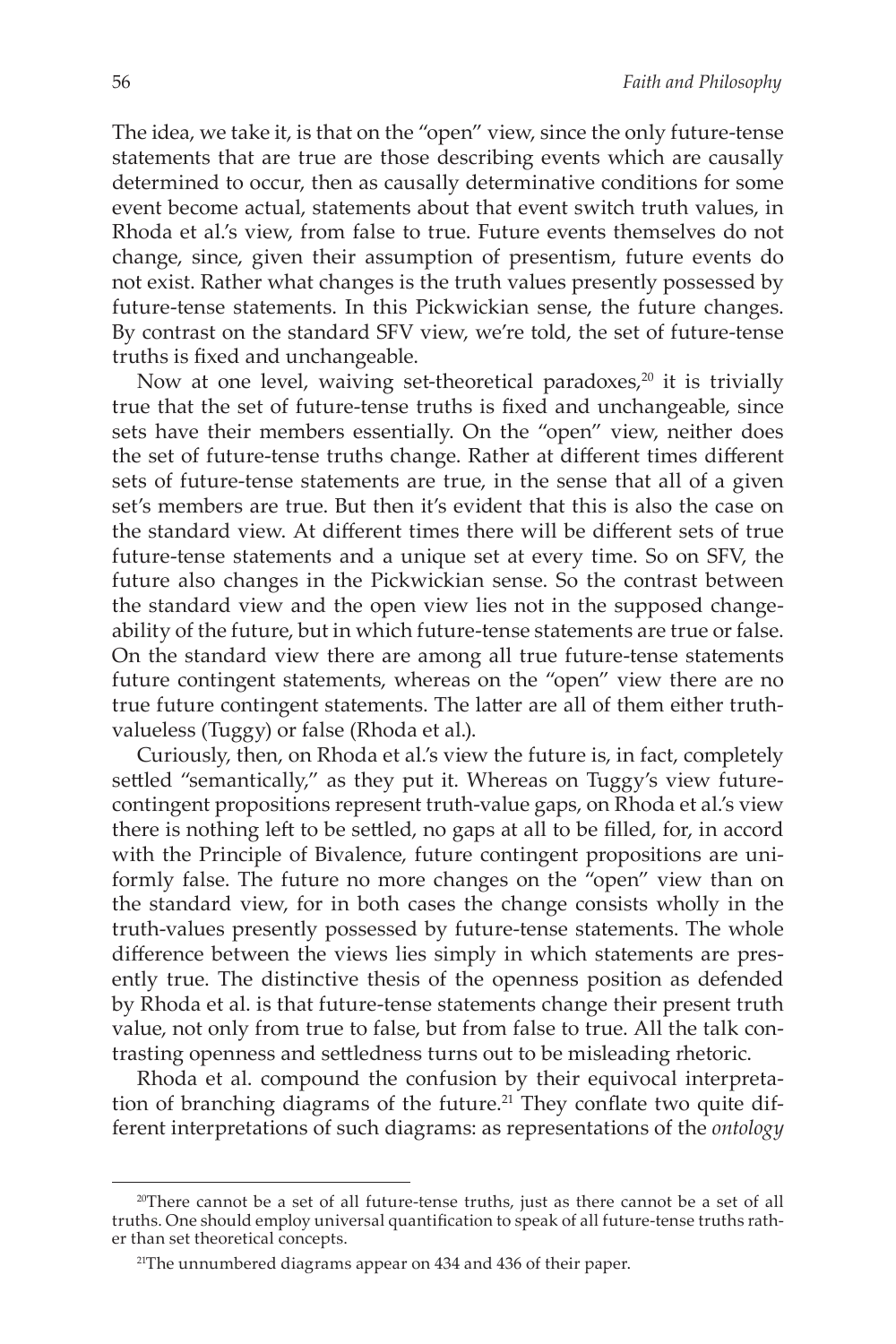of space-time events and as representations of the *causal modality* of such events. They introduce such diagrams as depicting "a complete sequence of events stretching all the way back and all the way forward" which is the history of the actual world, along with other causally possible future histories branching off.



Already confusion is evident. If the diagram exhibits real events, then the diagram is a futile attempt to represent at once both a tenseless and a tensed perspective on the world. If the diagram is a tenseless representation of temporal moments or events, then there should be no present moment designated and so no branches. If the diagram is a tensed representation, then there should be no solid line representing the sequence of future events, since on presentism there are no such events. As it is, the diagram represents an incoherence, not the "settled" view of the future.

The confusion is augmented by their next diagram, meant to illustrate the open future view.



The diagram appears to be tensed, for a unique present is denominated and there is no sequence of future events. But then why is the past depicted as a solid line? The diagram depicts, not presentism, but what Rhoda et al. later call the "growing universe" view,<sup>22</sup> which they say they will ignore. In any case, the absence in the diagram of a solid line later than the

<sup>&</sup>lt;sup>22</sup>Rhoda et al., "Open Theism, Omniscience, and the Nature of the Future," 447.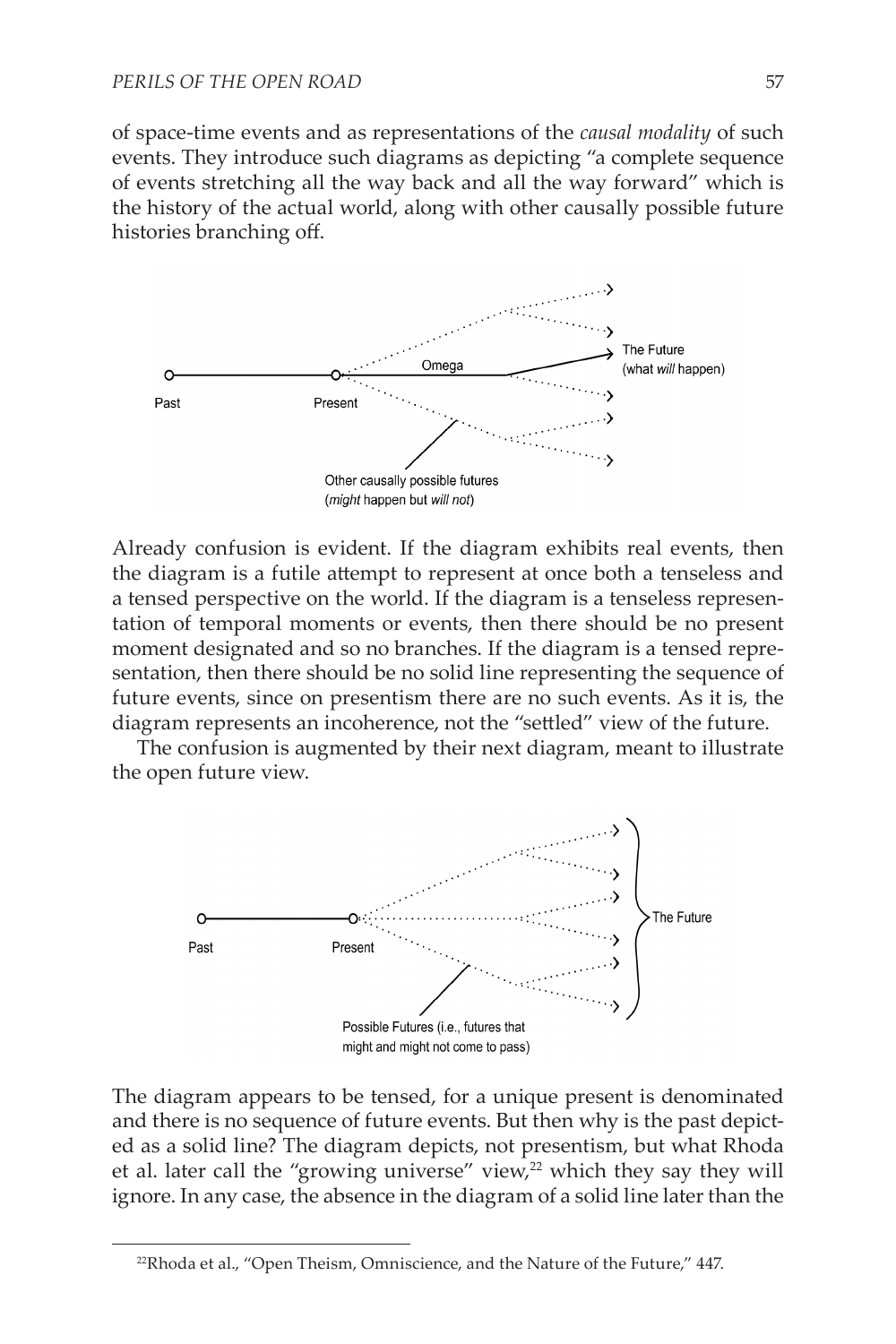present in no way illustrates either the failure of Bivalence for future contingent propositions or the falsity of such propositions, for the diagram does not depict the truth status of propositions at a time, but the ontology of events in time.

Rhoda et al. then begin to construe the diagram as a representation of the causal modal status of events. If an event occurs on all branches, it is causally determined; if it occurs on none, it is causally impossible; if it occurs on some but not all, it is causally contingent. But if the diagram represents the modal status of events, why is there a single line from the past through the present? If there have been free decisions in the past or if quantum indeterminacy is ontic, then the past should be branching, too. The diagram should be a thicket, not a tree. Past events may now be determinate without being (causally) determined. The mere passage of time does not remove the causal indeterminacy of an event. Lest Rhoda et al. insist that the actuality of the past is incompatible with its causal indeterminacy, then we should remind them, as Adolf Grünbaum argued forcefully long ago in a classic paper, that the actuality of the future on the B-Theory of time is in no way incompatible with the quantum indeterminacy of future events.23

Rhoda et al. might rejoin that on presentism backward causation is impossible, so that the diagram accurately depicts at least the causal closedness of the past as opposed to the future. The problem is that causal closedness/openness is not the same as causal determinacy/indeterminacy. Events which lie on every future branch are causally determined, but they are still open as of the present to causal influences. If there were retrocausation, say, via tachyons, then even causally determined past events would still be open to causal influence. In any case, interpreting the diagram as a representation of which events are, as of the present, open to causal influence does nothing to suggest that there are no true future contingent propositions.

All of Rhoda et al.'s confusions come home to roost in their summary:

Importantly, if the OFV is correct, then the future can and does *change*. When time's advance brings us to a node on the tree of causally possible futures, a decision point is reached at which only one of the branches stemming from that node can be taken. When the decision is made, the other branches are "pruned off," as it were, and fall out of the realm of causal possibility. Thus, the geometry of the future changes through branch attrition. A true *might and might not* proposition becomes false and a false *will or will not* proposition becomes true whenever causal possibilities are foreclosed such that what was causally contingent at one point in time becomes either causally necessary or causally impossible at a later point.<sup>24</sup>

<sup>23</sup>Adolf Grünbaum, "Is There a Flow of Time or Temporal Becoming?" in *Philosophical Problems of Space and Time*, 2d ed., Boston Studies in the Philosophy of Science 12 (Dordrecht: D. Reidel, 1973), 314–329.

<sup>24</sup>Rhoda et al., "Open Theism, Omniscience, and the Nature of the Future," 436.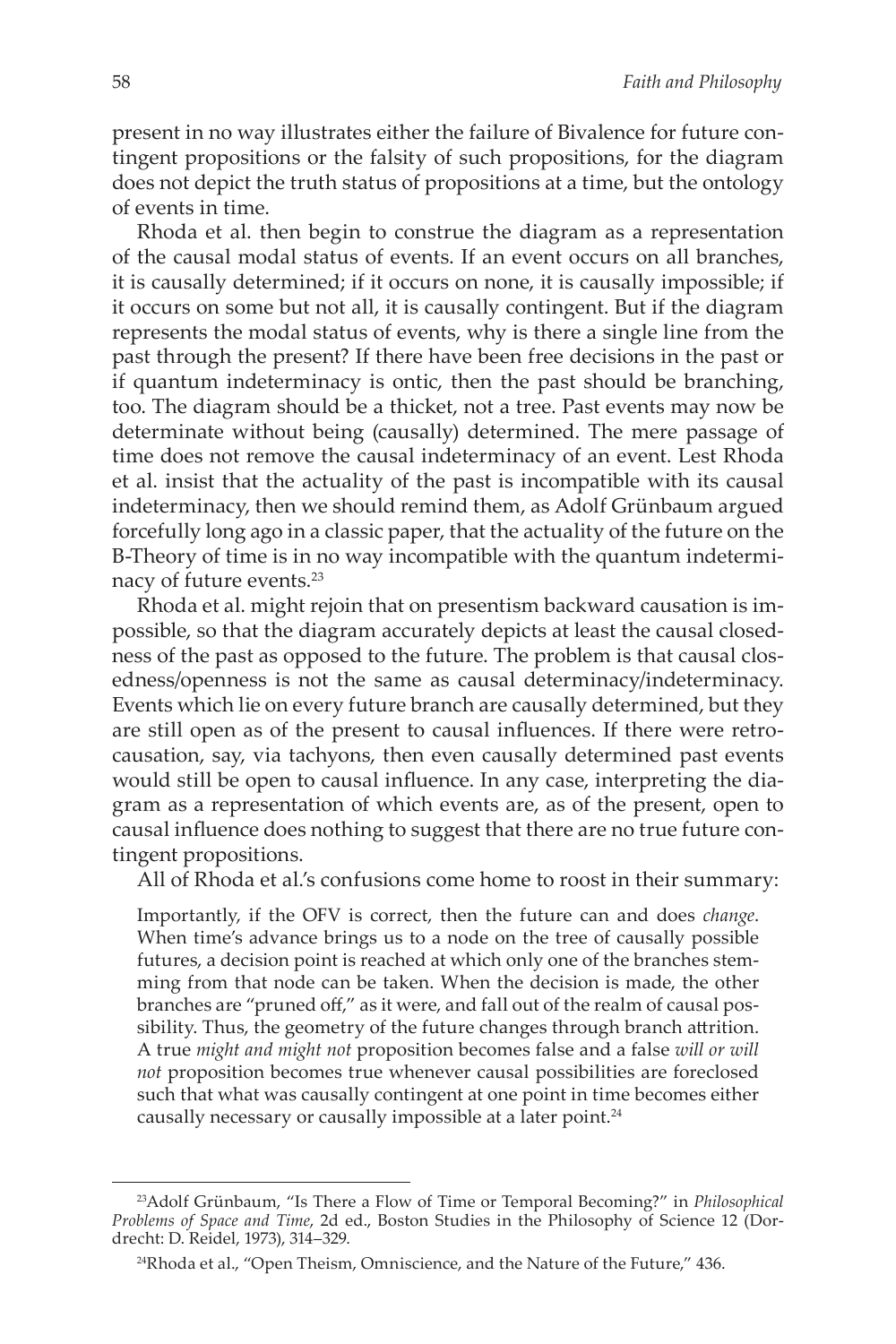Here we see their confusion of future events with future tense statements about those events, their conflation of two distinct interpretations of tree diagrams of temporal events, one ontic and the other modal/causal, their incoherent blend of tenseless and tensed representations of reality, their idiosyncratic understanding of "might" and "will," and their confusion of causal closedness and causal determinacy.

Tuggy, for his part, gives the branching diagram a different interpretation but exhibits a similar confusion of ontology and modality. He begins with ontology, taking his diagram to be "a linear model of time."<sup>25</sup> It is a representation of time itself, which has the topological and geometrical properties of a line.



Immediately, the problem arises that Tuggy's Fig. 1 also tries to exhibit both a tensed and a tenseless perspective on time, which is incoherent. For the square node in the diagram represents the present, and yet all moments of time are depicted as existent. Tuggy then in Fig. 2 introduces branches to illustrate the openness of the future.



A consistent interpretation requires that time itself thus exhibits a branching structure. Tuggy himself will affirm this, later commenting, "In section 4 above I made the point that if one thinks of *time as branching in the future direction*, one must hold that some claims about the future are when made neither true nor false."26

But Tuggy proceeds to embrace presentism, which subverts the view that time itself has a branching structure. In a footnote Tuggy admits, "As I'm a presentist, I don't believe that there *are* any such things; the

<sup>25</sup>Tuggy, "Three Roads to Open Theism," 31.

<sup>26</sup>Ibid., 37 (*our emphasis*).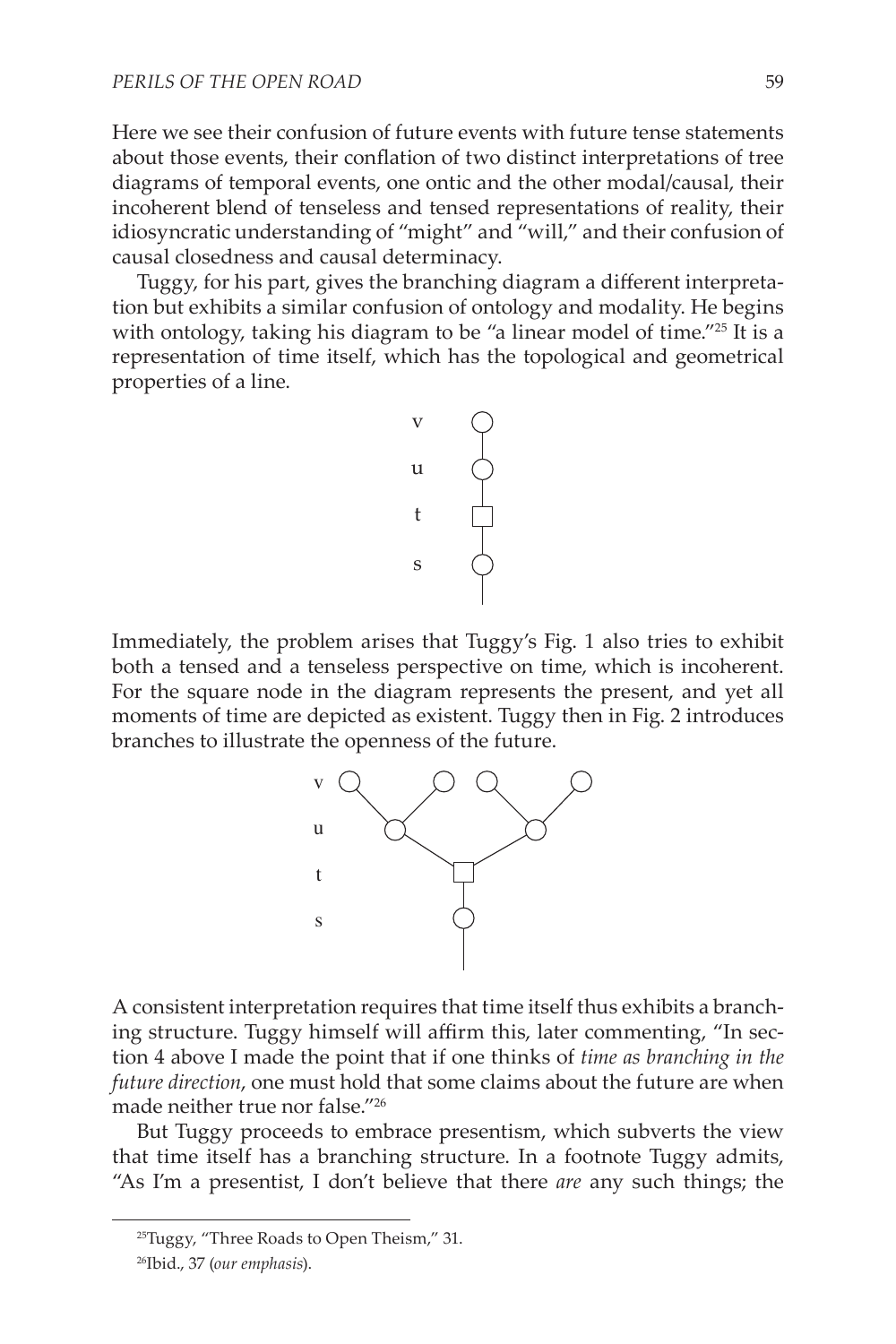future and past 'branch-segments' in my model aren't to be thought of as realities."27 The branches seem to represent modalities, not time's topological structure. Rejecting as "incoherent" the idea that "there are now 'many incompatible futures,'" Tuggy takes the branching structure to represent "outcomes which are possible given the course of history up till now. The branch-segments beyond the present represent *temporally possible* futures—not all the logically or even the causally possible ones, but rather, the ones which haven't been ruled out by what has happened already together with what is now happening."<sup>28</sup> So Tuggy does not take the modalities depicted on the diagram to be causal, as Rhoda et al. do; rather it is a kind of temporal possibility/necessity which is depicted. In other words, the model aspires to be a diagrammatic representation of what Alfred Freddoso calls "accidental" possibility and necessity.<sup>29</sup>

But then the problem with the diagram becomes immediately apparent: by depicting the past as a single line segment rather than as branching, it precludes there being any accidentally contingent propositions about the past. But all libertarians think that some past events are "soft" facts and that therefore propositions about their occurrence are not at every later time accidentally necessary—for example, the statement that "Maria Bach gave birth to the greatest Baroque composer," which could not have been accidentally necessary until the Baroque age had come to an end. Such events fail to be represented anywhere on the diagram. Some theists hold that among past events there are events like God's believing that some future contingent will transpire, a prophet's predicting that some future contingent event will take place, and God's promising to do some action in the future, and that propositions about such events' having occurred are not, relative to the node of the first fork of the tree diagram, accidentally necessary. So events such as these also fail to be represented anywhere on the diagram.

Tuggy goes on to claim that some interesting things "follow from this picture."30 Tuggy must mean that if the diagram accurately depicts reality, then some interesting conclusions follow. But then we need some arguments, such as Rhoda et al. have sought to give, for thinking that the picture does depict reality accurately. Since many thinkers will find the diagram to be a misrepresentation or, at best, an incomplete representation of the world, it is a matter of indifference what follows from it, unless some arguments can be given for its veridicality. Unfortunately, Tuggy does little more than make vague gestures toward an argument, gestures

<sup>27</sup>Ibid., 50.

<sup>28</sup>Ibid., 33. Cf. his later remark about past and future line segments of the diagram: "What they represent are events which have been real, and events which will become or might become real" (Ibid., 50). Obviously, this is not entirely consistent.

<sup>29</sup>Alfred J. Freddoso, "Accidental Necessity and Logical Determinism," *Journal of Philosophy* 80 (1983), 257–278.

<sup>&</sup>lt;sup>30</sup>Tuggy, "Three Roads to Open Theism," 33.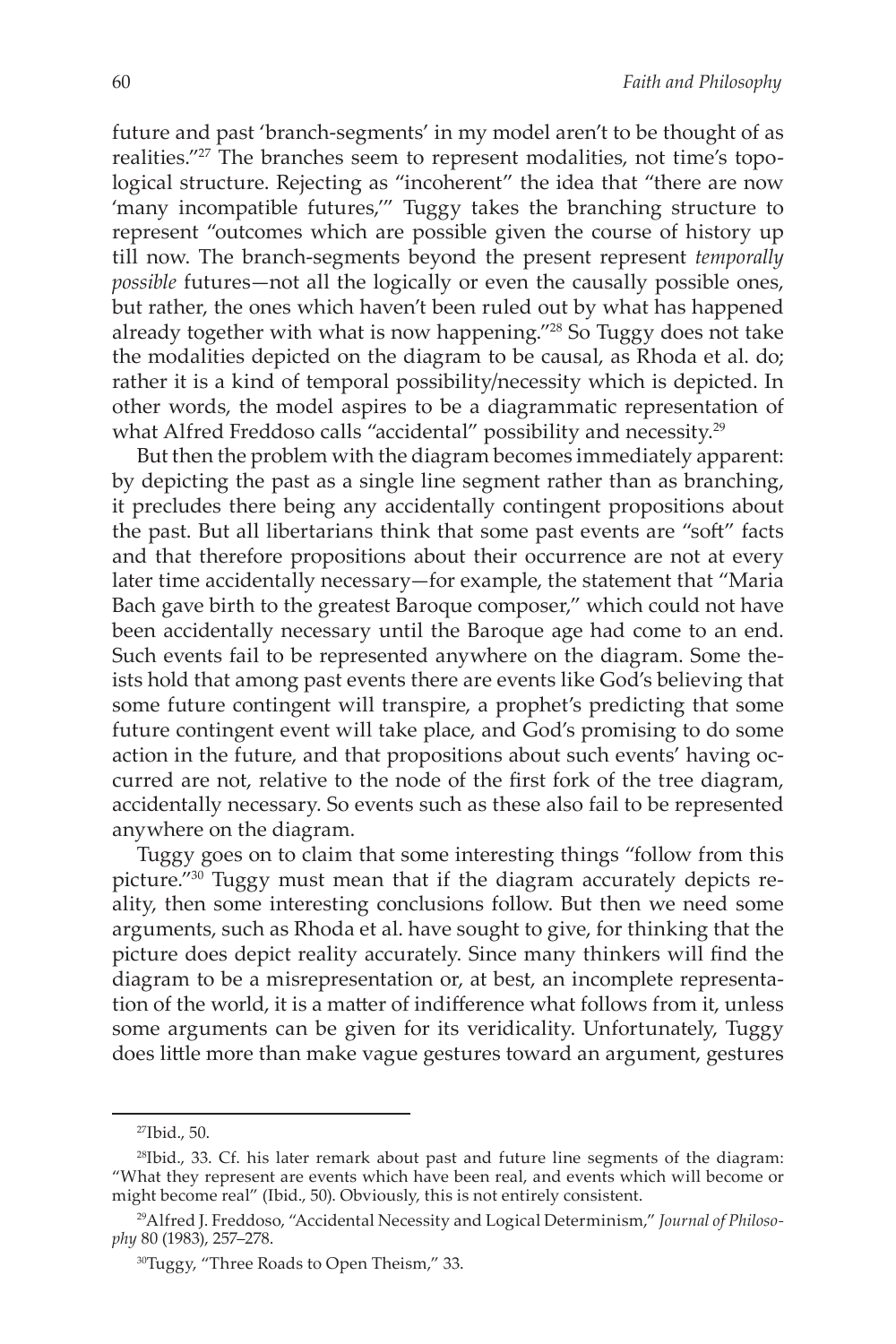that basically point toward Rhoda et al.'s semantic and metaphysical arguments, to which we shall turn in a moment.<sup>31</sup>

Tuggy then reverts to speaking of the branching diagram as a model of time itself, rather than of temporal modalities: "on the branching model of time there is now no future—no *complete* future world-segment or branch which is now such that it will be."<sup>32</sup> Taken as serious metaphysics, this is a view of time which takes the branches to be literal space-time manifolds which are pruned off as time passes. This view, which has been defended by Storrs McCall, is, as Tuggy notes, arguably incoherent.<sup>33</sup> It is in any case bizarre and has not commended itself to many. On presentism, which all our interlocutors want to affirm, there just are no branches later than the present, if we take the branches to represent time or event sequences. Rather the tree model is plausibly construed as a pictorial representation of modalities, either causal (Rhoda et al.) or temporal (Tuggy).<sup>34</sup>

In sum, the branching diagram is an attempt to depict, not the structure of time itself, but the temporal modalities of propositions at a given time. But in that case, simply to assume that the diagram resembles a tree is to beg the question against certain classical theists. For it is merely to assume that there are no true temporally contingent past-tense statements to the effect that God foreknew some future contingent. Both Rhoda et al. and Tuggy's use of branching tree diagrams to illustrate and support their view of the future is thus fundamentally confused.

33Storrs McCall, *A Model of the Universe*, Clarendon Library of Logic and Philosophy (Oxford: Clarendon Press, 1994); for a critique, see William Lane Craig, critical notice of *A Model of the Universe*, by Storrs McCall, *International Philosophical Quarterly* 35 (1995), 354–356.

<sup>&</sup>lt;sup>31</sup>Cf. his statements "Given the openness of the future . . . , there is presently no fact which could make that statement true or false"; "We hold to the truth-realist intuitions that a true statement fits reality, and that a false statement misfits with reality" (ibid., 34). The latter is merely an affirmation of truth as correspondence; the former appears to sneak in truth-maker theory. When Tuggy says that if an event occurs on some but not all branches, "then as of now the non-modal statement lacks what it takes to be true, and also lacks what it takes to be false" (ibid.), he gratuitously assumes that what it takes to be true is more than correspondence; what it takes is some special kind of truth-makers. In fairness to Tuggy, we must say that "the main thrust" of his argument is merely that "open theists ought to travel the wide road" rather than other roads to open theism (ibid., 28). We agree wholeheartedly with that advice. But then the question remains why Christian philosophers ought to join them on this perilous path. It is left to Rhoda et al. to do the convincing.

<sup>&</sup>lt;sup>32</sup>Tuggy, "Three Roads to Open Theism," 33.

<sup>&</sup>lt;sup>34</sup>Strangely, Tuggy attacks the suggestion that the model depicts modalities. "If we assume that there is (timelessly or now) an actual future, then this suggestion makes perfect sense. But this is to affirm the linear model of time; there will be, at any time, exactly one accessible future (though there may be many other logically, causally, and epistemically possible futures)" (Tuggy, "Three Roads to Open Theism," 34). This assertion is bewildering. The linearity of time has to do with its topological structure: it is a one dimensional manifold of points ordered by a betweenness relation. Viewed from a tenseless perspective it looks, well, like a line—there are no branches. In rejecting an interpretation of the branches like McCall's and yet in endorsing a branching model, Tuggy must be taking the branches to depict modalities. By shunning logical, causal, and epistemic construals, he must be taking the branches to depict temporal modalities, just as he said.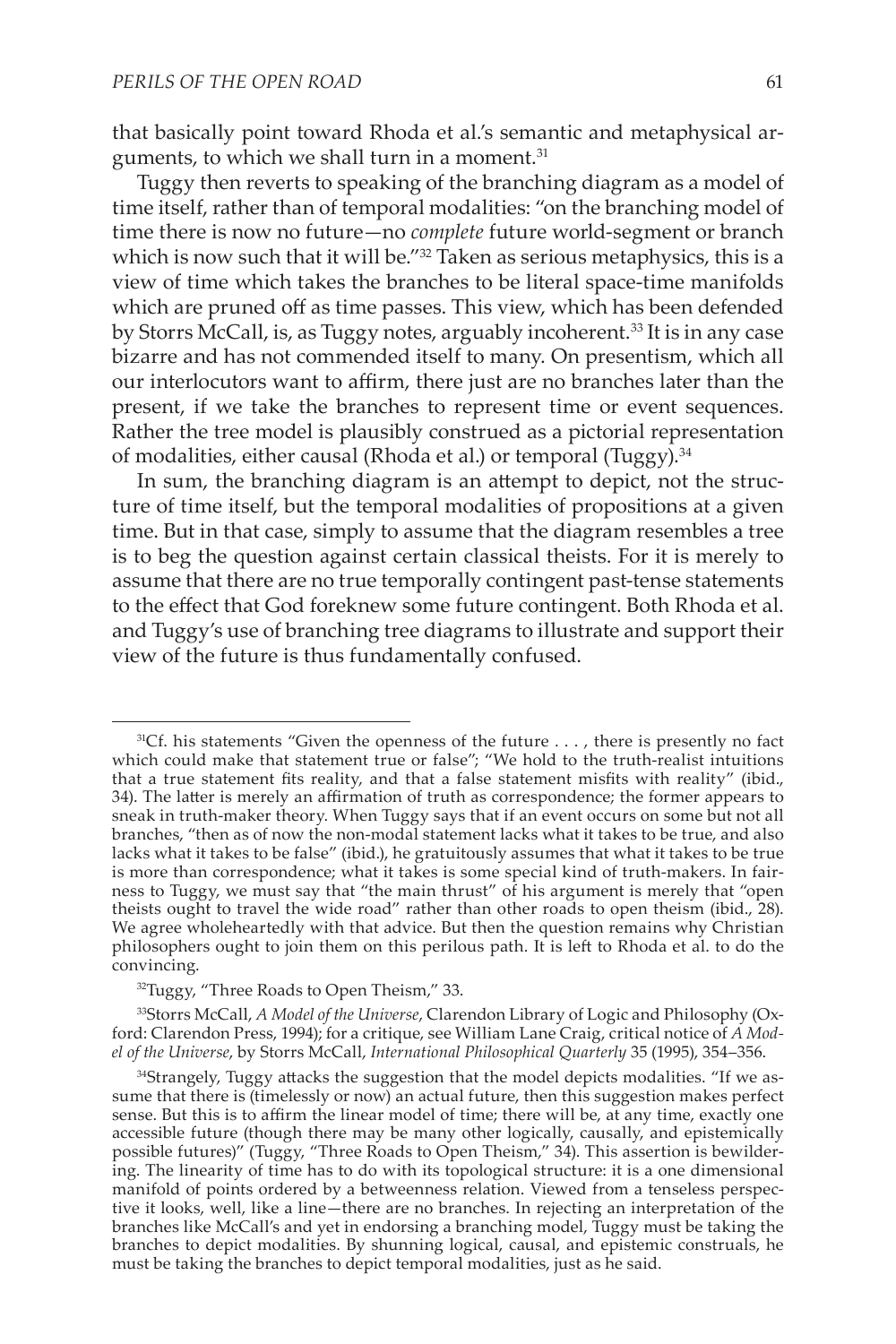#### *The Semantic Argument*

In addition to presenting a branching model of time, which they believe will appeal to the uncommitted reader but which we've argued to be seriously confused, Rhoda et al. present two arguments for the OFV (open future view). More specifically, they give two arguments for what they call "the *incompatibility thesis*, which says that future contingency is incompatible with a settled future" and hence unavailable to divine foreknowledge. The OFV is alleged to follow from the incompatibility thesis (or IT) in conjunction with "the *contingency thesis*, which says that there are future contingents."35 Since their audience, like Tuggy's, is restricted to those who already accept the contingency thesis, it's the IT that commands their attention. We look at their so-called "semantic" argument for IT in this section and their "metaphysical" argument in the next.

The semantic argument concerns the causal force presupposed by the predictive use of the word 'will'—e.g., in the sentence, "The Dean will attend tomorrow's budget meeting." Rhoda et al. consider two main options here. What they call the *Peircean* option "takes the causal force of *will* to be maximal. To predict that something *will* happen, in this sense, is to say that it causally *must* happen."36 So Peirceans, who regard the future as causally open, must also treat it as semantically open; that is, they must deny that, "[f]or any possible state of affairs S and any future time t, it must be and always has been true either that S will obtain at t or that S will not obtain at t."37 What they call the *Ockhamist* option, on the other hand, "takes *will* to have no causal force at all. To predict that something *will* happen, in this sense, is just to say that it *does* happen in the future, nothing more."38 This allows Ockhamists, who agree with Peirceans in regarding the future as causally open, to treat it as semantically *settled*, i.e., such that it "always has been true either that S will obtain at t or that S will not obtain at t." The authors' contention is that predictive 'will' statements should be assigned a Peircean rather than Ockhamist meaning, and that this settles the controversy in favor of open theism.39

To this end, the authors set out "to show that either the Ockhamist or the Peircean position fits more naturally with our colloquial predictive

<sup>35</sup>Rhoda et al., "Open Theism, Omniscience, and the Nature of the Future," 432.

<sup>36</sup>Ibid., 439.

<sup>37</sup>Ibid., 433.

<sup>38</sup>Ibid., 439. The authors' Peircean-Ockhamist distinction comes from Arthur N. Prior, *Past, Present, and Future* (Oxford: Clarendon Press, 1967), 113–136. We leave it a moot question whether such "Ockhamism" accurately represents the view of either Ockham or his *Anhänger*.

<sup>&</sup>lt;sup>39</sup>Tuggy, by contrast (and, in our view, rightly), allows for future contingent sentences to express both Peircean *and* Ockhamist propositions, where the latter are regarded by him (this time, in our view, *wrongly*) as neither true nor false. The fact that Rhoda et al. attempt to reach open theism by bypassing Ockhamist propositions altogether may be one reason Tuggy refers to their road as the "short cut."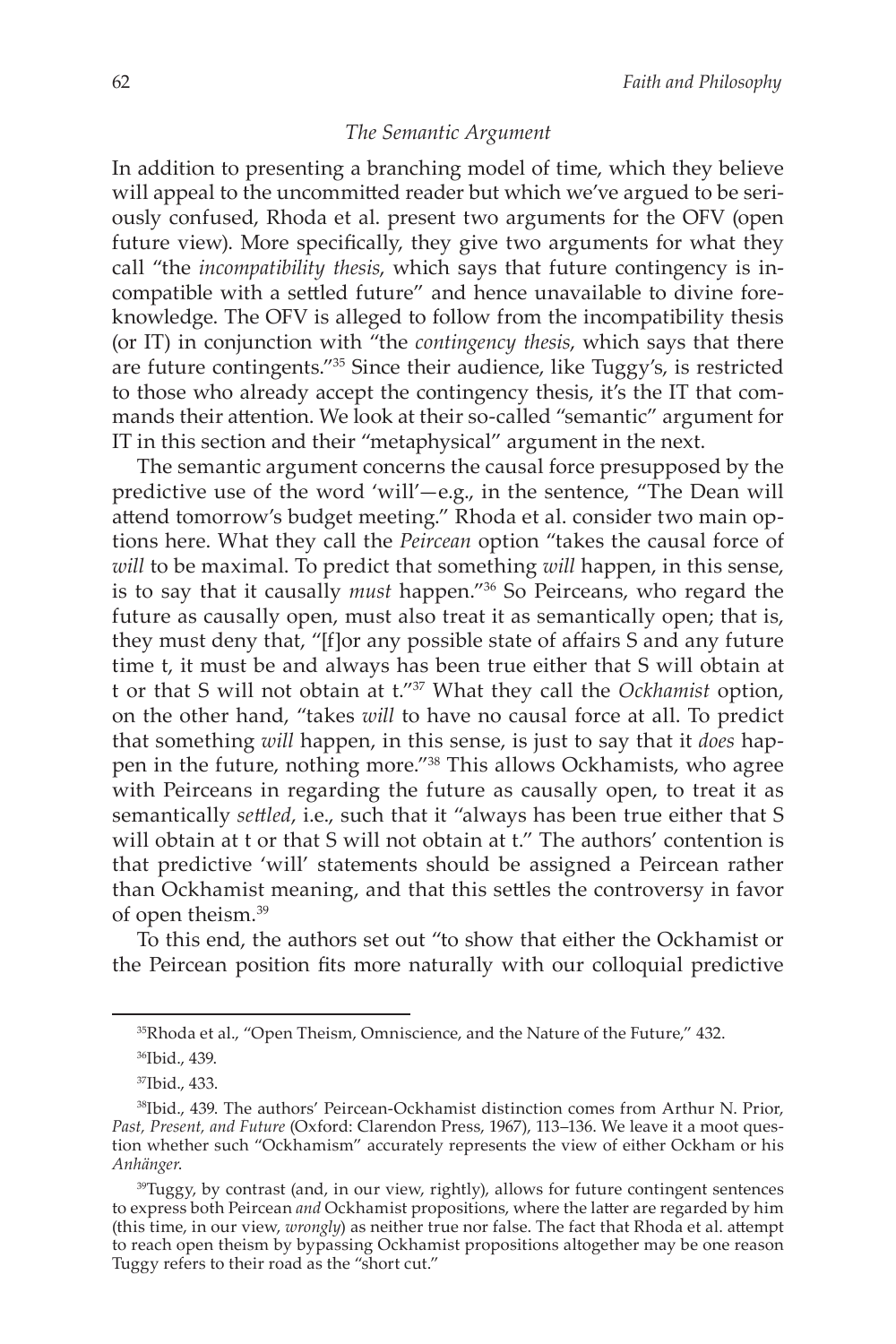usage of 'will.'"40 By this standard, however, it is patently obvious that 'will' can express not only a deterministic relation but also, as the authors themselves admit, "a range of indeterministic relations that are compatible with things turning out otherwise, i.e., where the probability of something's occurring is understood to be less than one but greater than zero."41 If the standard is colloquial usage, colloquial usage allows for a broad spectrum of relations, and the Peircean position tolerates only the causally maximal end of the spectrum, it would seem that Peirceanism cannot even get out of the starting gate: there is simply no contest between it and Ockhamism. But then we get this: "While colloquial speech is comfortable with a flexible usage of 'will,' relying on context to make clear what kind of force the term is intended to bear on a given occasion, for *philosophical* purposes we need something more precise—a regimented usage that fixes the causal dimension—so that we can develop a rigorous tense logic."42 So much, it would seem, for colloquial usage!

Developing a "rigorous tense logic" which "fixes the causal dimension" may be an edifying exercise for its own sake, but it won't advance the authors' larger argument for open theism unless it applies to *all* future contingent propositions, and does so in such a way that none are true. Now if we adopt a Peircean tense logic, to say that something will happen is to assign it a probability of 1.0; if that something is in fact a future contingent, what was said is false—hence the authors' affection for the Peircean position. But on what grounds could all propositions about the future be treated in this Procrustean way, since the authors themselves concede that colloquial predictive speech tolerates a wide range of probabilities?

The key move for Rhoda et al. is the appeal to *rational assertibility*. When determining the meaning of an utterance, "[t]he principle of charity says that a person's claims ought to be interpreted, if the semantic flexibility of his words and the context allow, in a manner that preserves the rational assertibility of those claims." Applying this canon to the predictive use of "will," the "degree of causal force we take a future-tense statement to carry depends on what we think the speaker could have reasonably asserted at the time he made the claim."43 Rhoda et al. believe they know what that degree of causal force is:

to genuinely assert at *u* that "S will obtain at *t*" is to posit its being the case at *u* that S's obtaining at *t* is at least probable. But since we're looking for a regimented philosophical usage of *will* that fixes the causal dimension, we have to settle on a particular probability. . . . The Peircean proposal, which takes *will* to have determinative causal force (probability = 1.0), seems to be the most natural philosophical regimentation of the term's colloquial usage. After all, it makes more sense to fix the causal force of the unquali-

<sup>40</sup>Ibid., 439–440.

<sup>41</sup>Ibid.

<sup>42</sup>Rhoda et al., "Open Theism, Omniscience, and the Nature of the Future," 439. 43Ibid., 442.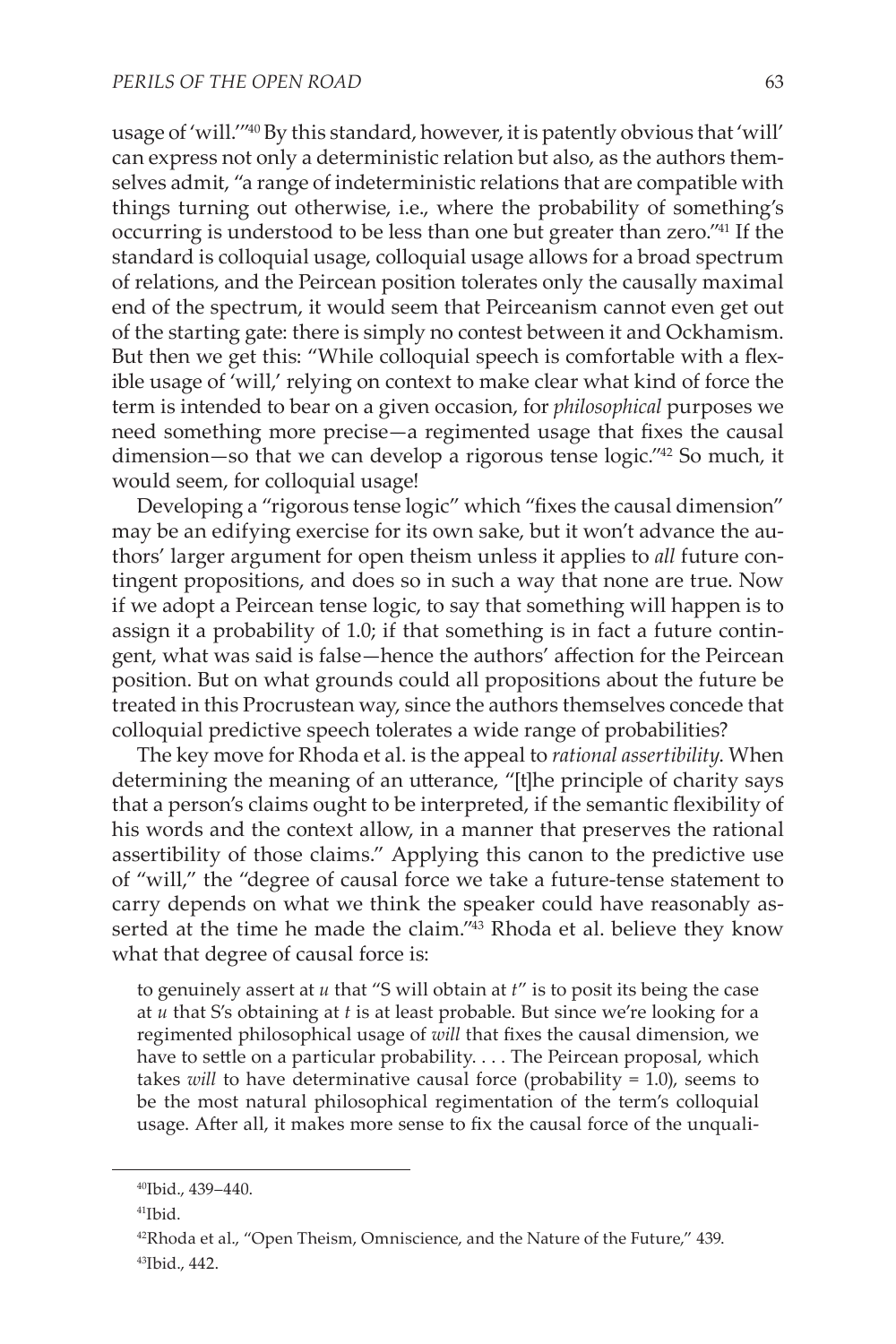fied prediction that something *will* happen at a probability of 1.0 and to use qualifying words like "probably" when lesser causal force is intended, than it does to fix the causal force of *will* at, say, 0.8, which would then require qualification in both directions.<sup>44</sup>

So despite the apparent diversity of contexts in which people make predictive statements and the wide range of causal commitments exhibited in colloquial speech, which seemed to doom the authors' Peircean project from the outset, it turns out that it's the Peircean position, which treats all truths about the future as noncontingent, that fits best with a charitable construal of people's utterances.

The following are just a sampling of the many problems with this argument against future contingent truths.

1. The argument simply begs the question against the traditional position on divine foreknowledge. Rational assertibility is person-relative; what is rationally assertible for one person may not be rationally assertible for another. This is especially true when the persons in question are as different in their cognitive capacities as God and human beings. But the authors' dismissal of future contingent truths is based entirely on what they believe to be rationally assertible *for human beings*; they never so much as entertain the question of what might be rationally assertible *for God*. If God's omniscience includes future contingent truths, as the tradition maintains, then such truths *are* rationally assertible for God; to deny this, on no better grounds than that human beings are not in a position to rationally assert them, simply presupposes the falsity of the traditional doctrine of divine foreknowledge.

2. The authors need to show that *all* predictive "will" statements should be assigned a Peircean meaning, and rational assertibility is too limited in its application to perform this omnibus task. Rational assertibility helps us figure out the most charitable construal to place on an utterance. But there isn't always occasion to employ this canon, and when there isn't, we have no ground to construe putative future contingent propositions as noncontingent. Our own utterances provide one obvious context in which we do not rely on principles of charity to figure out what is being said! But even when rational assertibility is properly restricted to parsing the assertions of third parties, we don't employ it when the person's meaning is already clear or subject to clarification. Consider a roulette player who asserts, "The ball will land on 20." Since the odds are 1 to 35 against this outcome, "absent indications that he really *believes* that the ball is likely to land on 20," the authors advise, "we should apply the principle of charity and try to find a plausible construal in the context that does not have him

<sup>44</sup>Ibid., 443. This is a good point at which to draw attention to the authors' conflation of probability with causal necessity and contingency. A probability of 1.0 doesn't imply causal determinacy. Probability has to do with the expectations of a perfectly rational agent, and these expectations may be based on something other than causal determinism. A time traveler, for example, may be certain of the future (it has a probability of 1.0 relative to his background beliefs) despite its causal indeterminacy.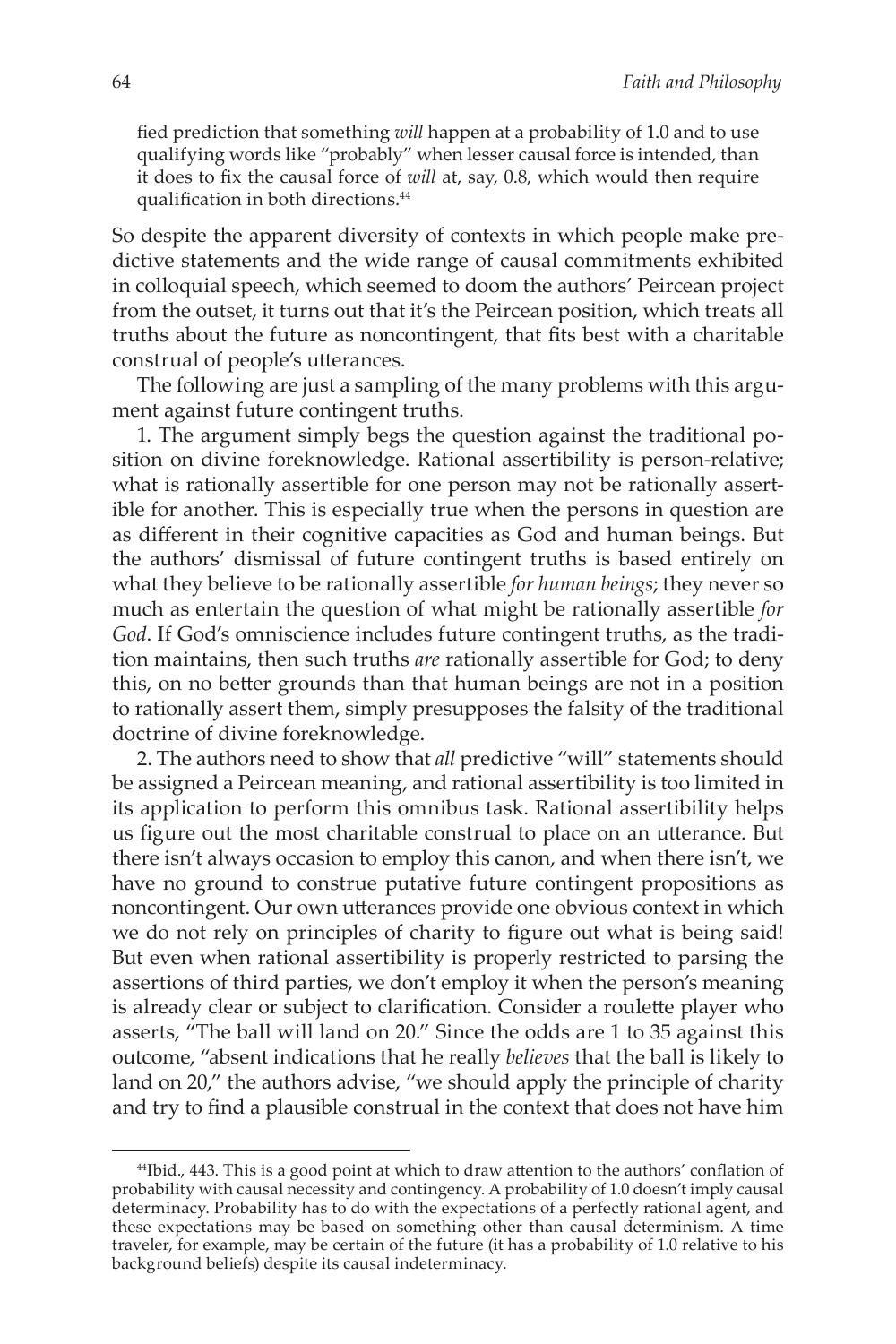claiming something he is not in a position to know or justifiably believe."<sup>45</sup> So suppose we question him about his assertion. "I just know," he replies. At some point we have to take this person at his word. There is no opening here for invoking rational assertibility.

3. The best that Rhoda et al. could achieve, even if we discounted the preceding objections, would be a semantics under which predictive "will" statements were assigned a sufficiently high probability-value—sufficiently high, by the authors' lights, to make them rationally assertible. That would still leave unexplained the egregious leap to a maximal causal force of 1.0. One consequence of this move, made in the interests of a "rigorous tense logic," is that many will-statements that would ordinarily be regarded as true will instead turn out false. Indeed, since the Peircean semantics holds that "it is strictly true that something *will* happen if and only if it is causally determined *that* it happen,"46 a statement like "An indeterminate quantum phase transition will occur" is not just false but logically incoherent, like "John is a married bachelor." It is ironic, to say the least, that rational assertibility—a principle of hermeneutical charity yields a semantics under which certain statements are more likely to end up *false.*

4. As a canon of interpretation, rational assertibility can presuppose only that people assert propositions they (rationally) *believe* to be more probable than not, regardless of their *actual* probability. So even if we granted the authors' astonishing contention that rational assertions should be assigned a probability of 1.0, there would still be circumstances in which what are in fact future contingent propositions will be rationally asserted. Having rigged the roulette wheel, our gambler may rationally believe that the ball's landing on 20 is not only probable but guaranteed. His prediction passes the rational assertibility test. But if a freak martini spill causes the gizmo rigging the wheel to short out, then if the ball still lands on 20, as it might, what the gambler asserted was a true future *contingent*. It's only by confusing the epistemic with the ontological that the authors could overlook this obvious problem with their thesis. The gambler's belief that the ball *will* land on 20 is one belief; his belief that the roulette wheel is rigged and that the ball *must* land on 20 is another. The latter is his *reason* for the former, but these are distinct beliefs, one of them true and the other false. The authors simply conflate the conditions under which it would be rational to assert a proposition with the meaning of the proposition.

5. Rhoda et al. insist that their view can accommodate the fact that *some* aspects of the future are settled and that some statements about the future are therefore true. Presumably the statement, "The sun will rise tomorrow," uttered yesterday, would be a paradigmatic example: if *this* statement can't lay claim to truth, it's unclear how there could be *any* truths

<sup>45</sup>Rhoda et al., "Open Theism, Omniscience, and the Nature of the Future," 443. 46Ibid.," 436.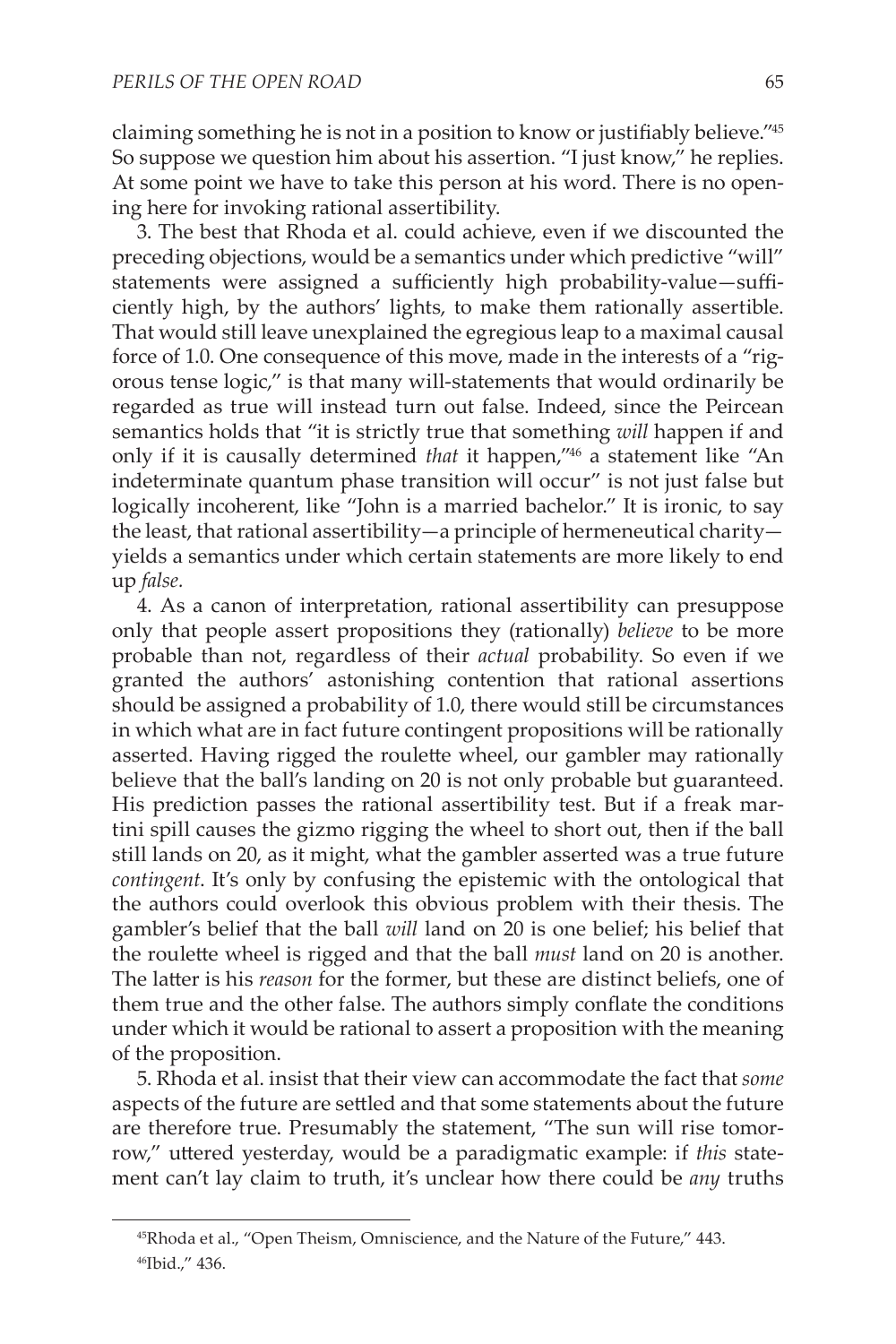about future events (as opposed to, e.g., 2 + 2's equaling 4 tomorrow) on the Peircean semantics. But if God exists, then all bets (including causally conclusive bets) are off. Since God is free, then barring limitations (e.g., promises) he has imposed on himself, *nothing* about the future is causally settled, for God could annihilate the world tomorrow. So there won't be any true statements about the future. This makes havoc of their claim to be providing the most plausible interpretation of colloquial usage, since such usage is filled with claims about the future.

We could add further objections, but the ones just surveyed are sufficient to show the semantic argument to be an unqualified failure.

### *The Metaphysical Argument*

In section IV of their article, Rhoda et al. present a metaphysical argument for the incompatibility thesis (IT)—"that future contingency is incompatible with a settled future." They claim that IT follows from the conjunction of the correspondence theory of truth and an A-Theory of time. In other words, their claim is that the correspondence theory of truth and an A-Theory of time together entail that there are no true future contingent propositions.

In order to help us understand the metaphysical argument in support of this bold assertion, Rhoda et al. provide brief characterizations of the correspondence theory of truth and A-Theories of time. Unfortunately, they mischaracterize both of these in ways that vitiate their argument.

"According to the correspondence theory," they tell us, "a proposition is true if and only if the state of affairs it posits obtains."47 This characterization of the correspondence theory is acceptable so long as we do not press it as a statement of serious metaphysics. There is nothing about the correspondence theory that commits us ontologically to propositions or states of affairs (whatever those might be). Unfortunately, Rhoda et al. are not content to rest with their initial characterization of the correspondence theory. They supplement the simple theory with controversial *addenda*  which, as we shall see, play a crucial role in their argument. For example, they give a quite different characterization of correspondence theory when they assert that a denial of correspondence is "a rejection of the idea that true propositions need to be grounded in reality."48 It is, however, no part of the correspondence theory of truth that true propositions need to be grounded in reality. That is the theory of truth-makers, a controversial addendum to correspondence theory that has been defended by a minority of recent philosophers.49 That truth-maker theory has surreptitiously crept into the discussion is evident from the idioms of truth-maker theory that

<sup>47</sup>Ibid., 447; cf. 446. They stipulate, "In asserting something to be the case, a proposition *posits* a state of affairs" (ibid., 40).

<sup>48</sup>Ibid., 448.

<sup>49</sup>See discussion and literature cited in William Lane Craig, "Middle Knowledge, Truth-Makers, and the Grounding Objection," *Faith and Philosophy* 18 (2001), 337–352.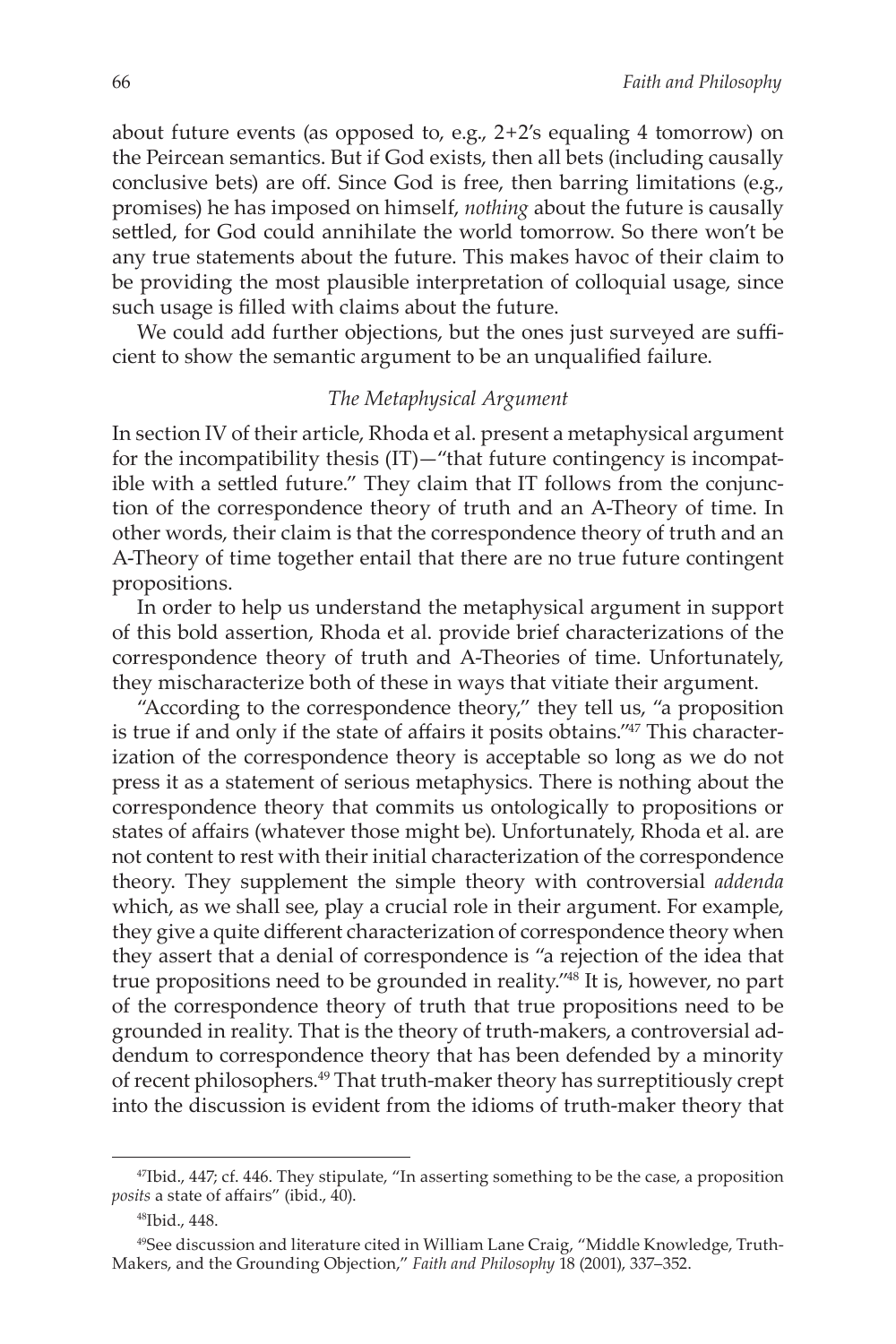permeate Rhoda et al.'s exposition: they speak of a proposition's being true *in virtue of* what is now the case, of what is required to *make* a proposition true, of propositions' being *grounded* in present facts, and so on.<sup>50</sup> Not only so, but in holding that true future contingent propositions need to have truth-makers, they seem to be assuming truth-maker maximalism, an even mere controversial doctrine defended by a minority of truth-maker theorists to the effect that there are truth-makers for all true propositions. As we shall see, Rhoda et al.'s metaphysical argument depends crucially on truth-maker assumptions. Therefore, their mischaracterizations of the correspondence theory will prove compromising to their basic argument.

With regard to Rhoda et al.'s characterization of the A- and B-Theories of time, mischaracterization also takes place, though of a less crucial sort, which makes their exposition merely sloppy.<sup>51</sup> But it is noteworthy how the idioms of truth-maker theory again creep into the discussion.<sup>52</sup>

The intrusion of truth-maker assumptions into their discussion of theories of time becomes serious when Rhoda et al., noting that on presentism there are no non-present states of affairs available to ground the present truth of true propositions, ask, "How then can propositions about the past or future be true?"53 The tacit assumption here is that such propositions require truth-makers, which, as we say, is no part of the correspondence theory of truth. Hence, it is simply false that "According to the presentist, they are true in virtue of the *present* obtaining of a tensed state of affairs."54 The presentist may say such a thing if he cares to, but he is no more committed to truth-maker theory than the B-Theorist—which is not at all. Truth-maker theory is a thesis which is not a necessary condition of one's theory of time.

We come, then, to their metaphysical argument for IT. The argument has two stages. The first stage basically reiterates Rhoda et al.'s discussion of presentism:

- 1. A proposition is true iff the state of affairs it posits obtains (correspondence theory of truth).
- 2. No non-present states of affairs obtain (presentism).

<sup>50</sup>Rhoda et al., "Open Theism, Omniscience, and the Nature of the Future," 447–448.

<sup>51</sup>E.g., their speaking of "direct accessibility" when they really mean simultaneity, their confusing sentences with propositions, their handling of states of affairs sometimes as abstract objects which obtain and sometimes as concrete objects which ground the truth of propositions, and their construing presentism to entail the denial of timeless entities such as God or mathematical objects and, hence, timelessly obtaining states of affairs in addition to presently obtaining states of affairs.

<sup>52</sup>E.g., on the B-Theory, non-present states of affairs are available to *ground* the present truth of propositions, propositions about the past or future can be true *in virtue of* the past or future obtaining of a tenseless state of affairs, etc. N.B. that the mere availability of such states on the B-Theory does not imply that the B-Theory is committed to truth-maker theory.

<sup>53</sup>Rhoda, et. al., "Open Theism, Omniscience, and the Nature of the Future," 446. 54Ibid., 446–447.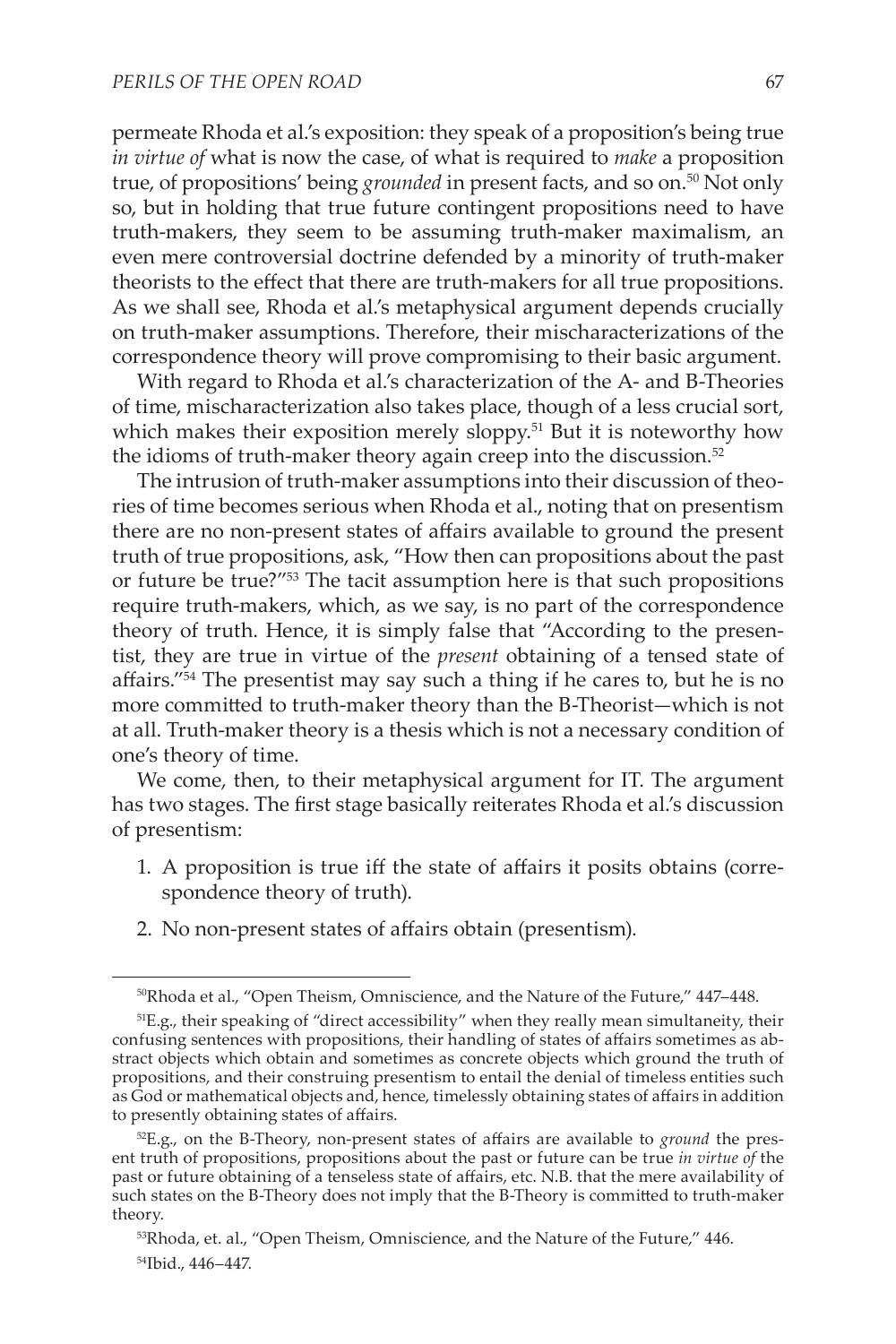- 3. Therefore, a proposition is true iff the state of affairs it posits obtains now.
- 4. Therefore, if there are true [contingent] propositions about the future, they must be true in virtue of the present obtaining of some future-tense state of affairs.

It is evident that (4) does not validly follow from the premises. For (4) presupposes truth-maker theory, which is not entailed by (1).

Curiously, Rhoda et al. illustrate (4) by stating, "Thus, < A sea battle will occur tomorrow > is true now if and only if a sea battle's *going to occur* tomorrow now obtains."55 This correctly illustrates what follows from correspondence theory as they have formulated it, for it states merely the *truth condition* of the relevant proposition, not its alleged *truth-maker*. Rhoda et al. confuse truth conditions and truth-makers throughout their article, beginning with their exposition of the "Truth Conditions Argument," according to which the sentences "It will rain tomorrow" uttered on Monday and "It rained yesterday" uttered on Wednesday have, in their words, "exactly the same truth conditions, namely, rain on Tuesday."56 Rain on Tuesday is not a truth-condition, but a concrete event or entity which a truth-maker theorist might call upon to serve as the truth-maker of any number of propositions. Rain falls from the sky and waters the earth; truth conditions do neither. Similarly, *that a sea battle's going to occur tomorrow now obtains* serves as the truth condition of the relevant proposition, whether or not it has a truthmaker.

The only caveat to be made here is that "going to occur" is a circumlocution forced upon us by the absence in English of any gerundial form of the future-tense verb. While we can speak of a sea battle's having occurred yesterday, we cannot intelligibly speak of a sea battle's willing occur tomorrow. So we have to advert to "going to occur tomorrow" as a synonym. This is potentially misleading, since some philosophers of time use "is going to" as a *terminus technicus* for present conditions' being causally sufficient for some future event and thus emphatically *not* synonymous with the future-tense. One must take care lest the stated truth condition for *a sea battle will occur tomorrow* be taken to imply that the battle is now determined by present causal conditions.<sup>57</sup>

In summary, it is open to the correspondence theorist simply to eschew truth-maker theory and to hold that while adequate truth-conditions for

<sup>55</sup>Ibid., 447 (emphasis in the original).

<sup>56</sup>Ibid., 434.

<sup>57</sup>In the closing summary of their argument Rhoda et al. take the aforewarned slide from asserting "the present truth of <  S will obtain  > depends entirely on *S's going to obtain* now being the case" to concluding, "<S will obtain> is now true, therefore, if and only if present conditions are in fact *sufficient*, that is, fully determinative, of the future obtaining of S," where "sufficient" and "determinative" are taken to mean causally sufficient and causally determinative. But no good reasons have been given for thinking that "S's going to obtain" describes a state of affairs which is causally sufficient for S.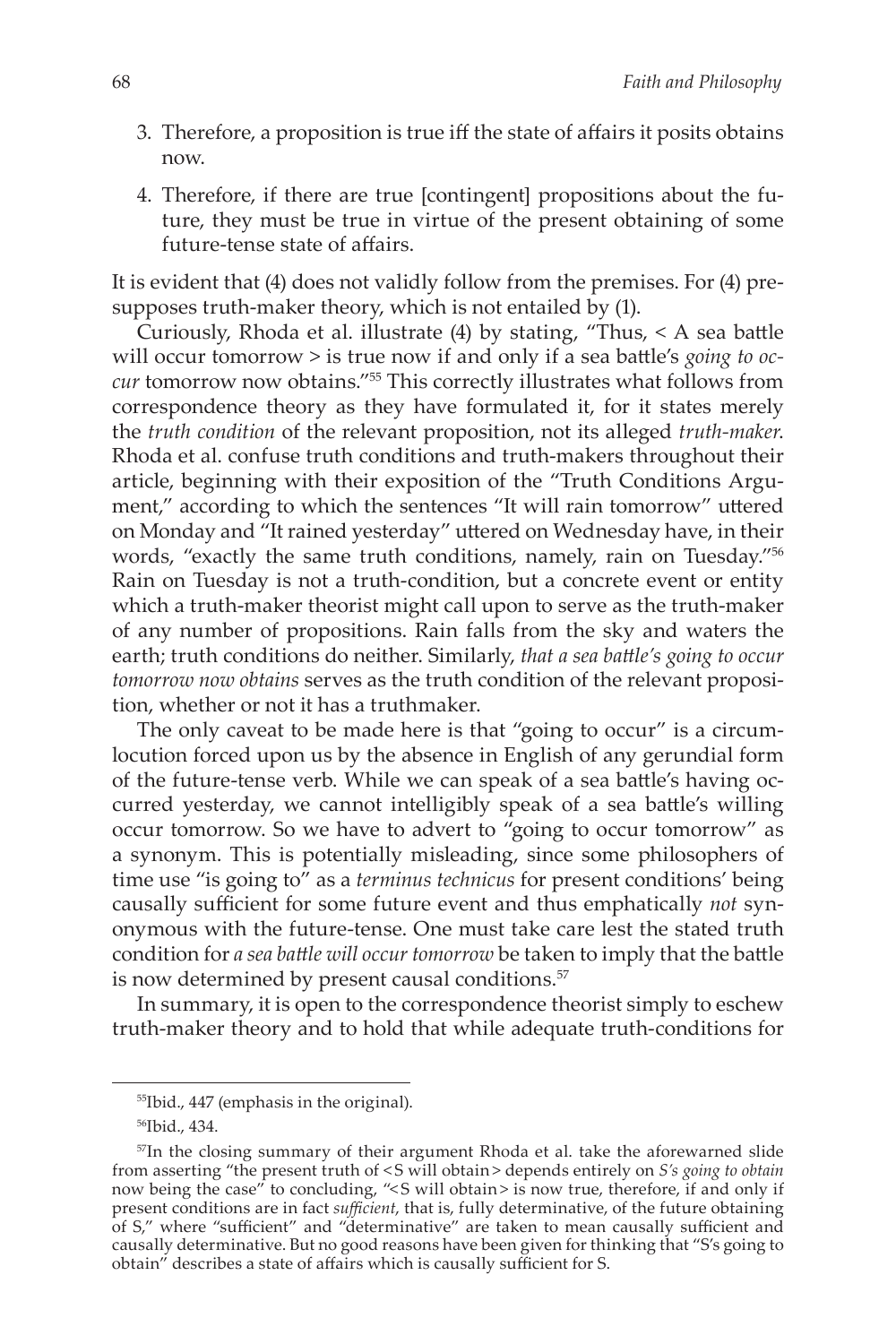true future contingent propositions can be stated, there just are no truth makers of such propositions.58 Not only is such a position consistent with a correspondence theory of truth, but, moreover, Rhoda et al. offer no criticisms of such a position.

The second stage of Rhoda et al.'s argument attempts to show that there are no true future contingent propositions. It seems to go like this:

- 5. If a proposition about the future is now true, then it is true in virtue of what is now the case.
- 6. What is now the case must somehow *bear upon* what will be the case.
- 7. The present bears upon the future in the manner of a cause upon its effect.
- 8. Therefore, future-tense states of affairs obtain only insofar as the future is present in its causes.

This second stage of the argument is unfortunately even more loosely formulated than the first.

Premise (5) seems to summarize stage 1 and presupposes truth-maker theory—indeed, a particularly crude version thereof, inasmuch as Rhoda et al. want to know what the obtaining of a future-tense state of affairs "could . . . possibly amount to in *concrete* terms."59 "How," they wonder, "is reality *different* because some future-tense state of affairs obtains from what it would have been had that state of affairs not obtained?"<sup>60</sup> At one level such a question is easy to answer: some sentence or proposition has the property *truth* inhering in it, God is not wondering what will happen tomorrow, accurate prophecies may be given of future events, and so on. But obviously, these are not the sort of differences, real though they may be, that Rhoda et al. are demanding. They seem to think that the futuretense state of affairs must be itself some sort of concrete, detectable reality. But such an assumption is manifestly wrong-headed, for manifold kinds of states of affairs may obtain without concrete, detectable differences of that sort. Think of ethical states of affairs, for example, such as its being wrong to torture a child for fun. That state of affairs obtains whether there even are children or not and whether any that exist ever are tortured. Or think of mathematical states of affairs involving inaccessible cardinals, which are so large they do not correspond to any concrete realities. The idea that truth-makers must be or involve concrete, detectable entities is clearly false (even if we assume that all truths have truthmakers). So if the classical theist wants to embrace truth-maker theory in addition to the

<sup>58</sup>For a trenchant critique of truth-maker theory, see Trenton Merricks, *Truth and Ontology* (Oxford: Oxford University Press, 2007). Merricks takes his denial of truth-maker maximalism to be incompatible with a view of truth as correspondence, but he understands correspondence differently than Rhoda et al.

<sup>59</sup>Rhoda et.al., "Open Theism, Omniscience, and the Nature of the Future," 447. 60Ibid., 449.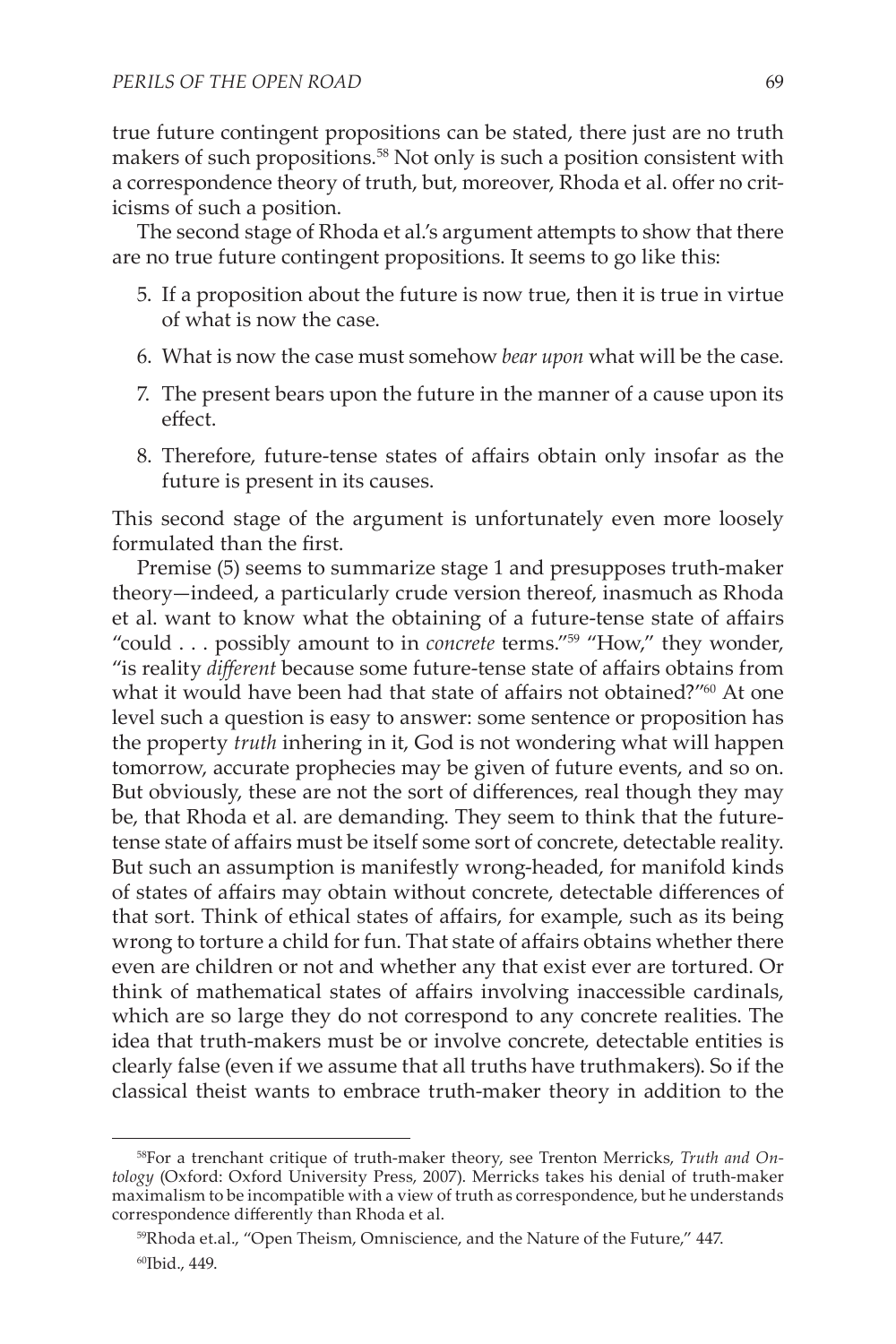correspondence theory, and if, moreover, he holds to truth-maker maximalism or has some other reason for thinking future contingent truths must have truth makers, then there is no reason he may not appeal to tensed states of affairs which presently obtain as his truth-makers.

Rhoda et al.'s response at this point is to protest that "it begs the question by taking Ockhamism for granted."61 This retort shows that Rhoda et al. have lost their way in the argument. It is *they* who are claiming to prove that the correspondence theory of truth and an A-Theory of time jointly entail that there are no true future contingent propositions. To defeat that claim, the Ockhamist need not prove or even assume that Ockhamism is true but merely epistemically possible. The Ockhamist offers an epistemically possible hypothesis on which correspondence, presentism, and future contingent truth are compatible. It is maladroit to accuse the Ockhamist of taking his hypothesis for granted. Rather Rhoda et al. must show the Ockhamist hypothesis (in this case, that the truth-makers of future contingent propositions are presently obtaining future-tense states of affairs) is impossible. Instead, they merely muddy the waters.<sup>62</sup>

In short, the Ockhamist who is willing to go beyond the correspondence theory of truth and affirm truth-maker theory could accept (5), taking the truth-makers of future contingent propositions to be presently obtaining future-tense states of affairs.

Premise (6) comes out of the blue, and no explanation at all is given of what the italicized locution "*bear upon*" is supposed to mean. When Rhoda et al. ask, "How can present reality bear upon a future that does not yet exist?,"63 they seem to take "bear upon" as roughly synonymous with "influence" or "determine," a surmise reinforced by their contention that the "obvious answer" to the question is (7). Now it is no part of truth-maker theory that truth-makers exert some sort of influence upon truth-bearers, be these propositions, sentences, or what have you. Nor does truth-maker theory require truth-makers of future-tense statements to influence future states of affairs. But no rational motivation apart from truth-maker theory has been given for (6).

As for (7) only an occasionalist would wish to deny it. But (8) does not follow from (7). No reason has been given for thinking that only causally

<sup>61</sup>Ibid.

<sup>&</sup>lt;sup>62</sup>For example, they assert, "On a presentist ontology, presently obtaining future-tense facts cannot be grounded in future present-tense facts because *there are no future facts*" (Rhoda et al., "Open Theism, Omniscience, and the Nature of the Future," 449). Since "facts" is being used here in the sense of "states of affairs," the confused claim is that the truth-makers need themselves to be further grounded. Moreover, the misgiving expressed here seems to take grounding to be a causal relation, which by all accounts it is not. Since the relation between a truth and a truth-maker is not causal, it is not even evident why the Ockhamist could not take states of affairs which will be actual to be truth-makers of future contingent propositions.

<sup>63</sup>Rhoda et al., "Open Theism, Omniscience, and the Nature of the Future," 447.